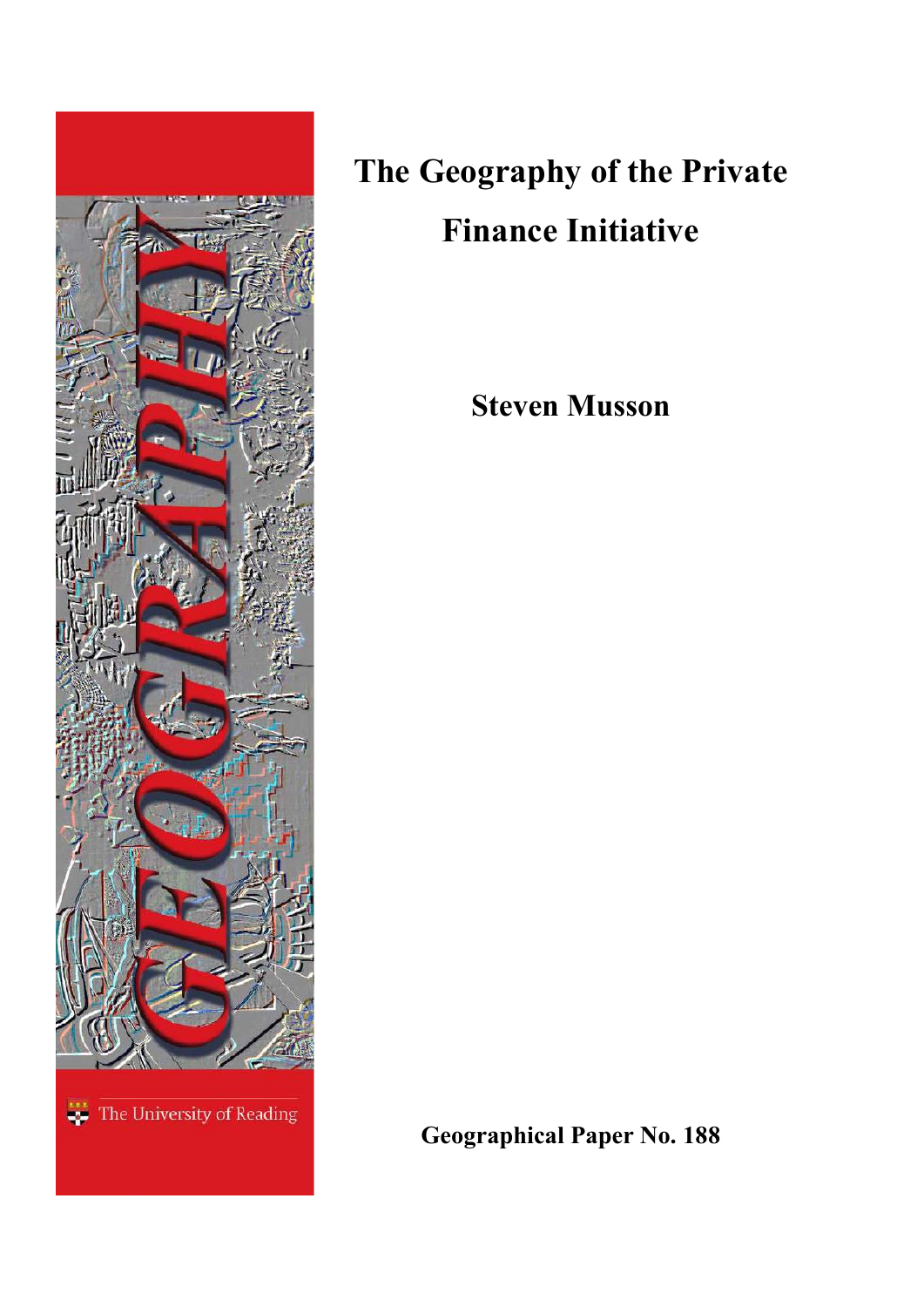# **The Geography of the Private Finance Initiative**

**Geographical Paper No.188**

**2009**

# **Steven Musson**

Department of Geography School of Human and Environmental Sciences, University of Reading, Whiteknights PO BOX 227 Reading RG6 6AB United Kingdom Email: [s.musson@reading.ac.uk](mailto:s.musson@reading.ac.uk)

> Series Editor: A M Mannion Email: [a.m.mannion@reading.ac.uk](mailto:a.m.mannion@reading.ac.uk)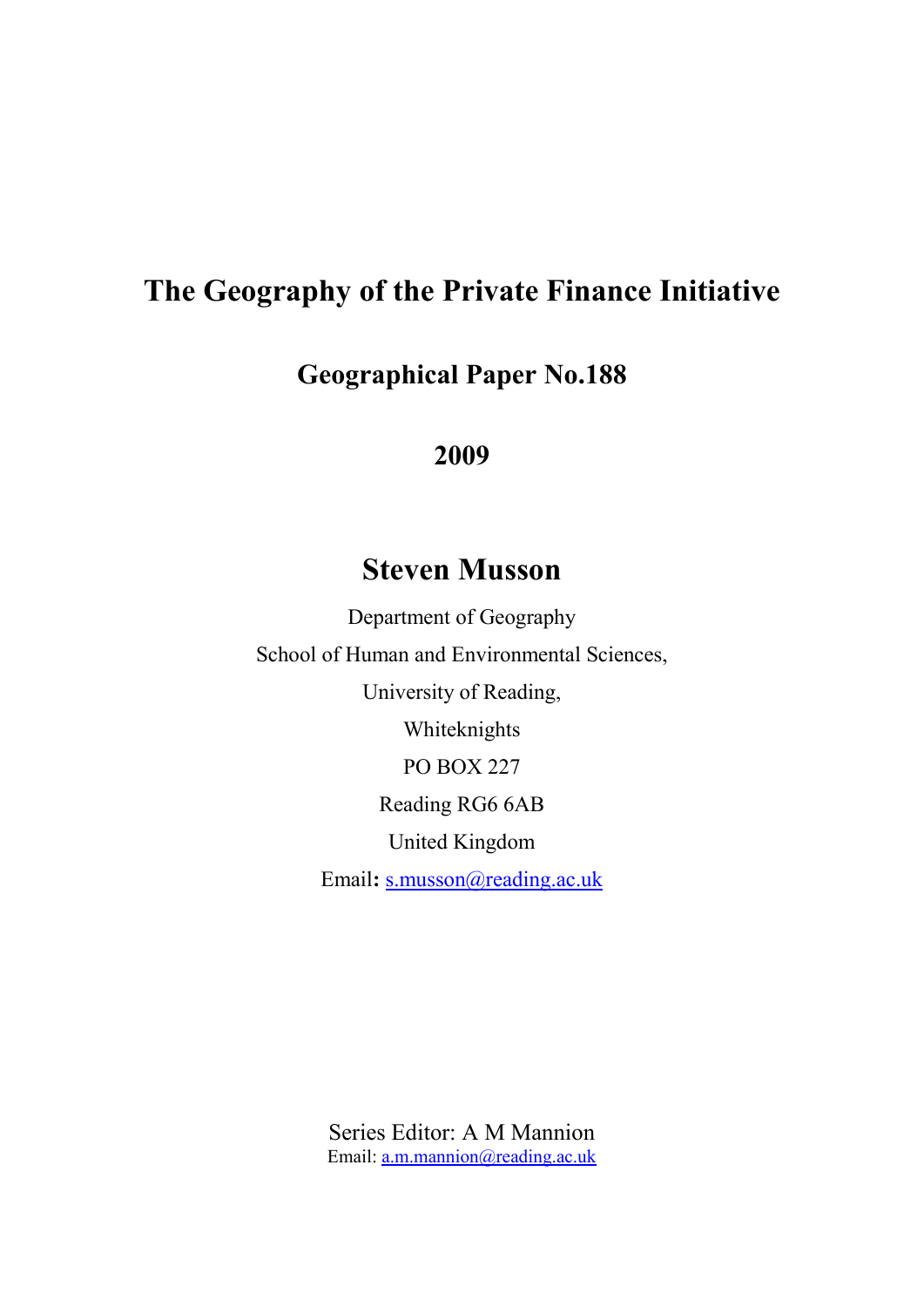### **ABSTRACT**

The Private Finance Initiative (PFI) is a form of public-private partnership that was launched in the UK in 1992. Although the idea of using private money to finance public services was then and is now controversial, PFI has gained widespread political acceptance. This paper acknowledges that existing analyses of government spending tend to exclude PFI. Using data obtained from HM Treasury, it analyses the geography of PFI and finds this to be highly spatially concentrated. It then considers the implications, for the wider geography of government spending in the UK and for the development of public-private partnership models of investment.

#### **INTRODUCTION**

The Private Finance Initiative (PFI) was launched in 1992 by the Conservative Government. It aimed to use money from the private sector to finance public therefore addressing longstanding shortfalls in public sector capital investment. This broke from the accepted rules of government finance that severely restricted the use of private money for such purposes. However, examples of public private partnership (PPP) pre-PFI introduction, particularly large infrastructure investments such as the Thames crossing at Dartford, commissioned in 1987, and the new Severn Bridge, commissioned in 1990, can be identified (HM Treasury, 2004). Chancellor of the Exchequer Norman Lamont considered it to be something of a "minor miracle" that the Dartford Bridge project succeeded, given the "extraordinarily complex and arcane" nature of the public-private finance regime in the UK at the time. It was widely accepted in Westminster that reform was necessary (House of Commons, 1992a). Although PFI was a new policy vehicle, it was ideologically associated with a wider commitment to PPP in the UK (Terry, 1996). Crucially, whereas PPP includes any private sector investment in public services, such as the transfer of council homes to housing associations and contracting out local services to private companies, PFI describes a specific contractual arrangement to design, build and manage an asset and to lease it back to the commissioning body over a long period (Batt, 2002).

PFI became synonymous with New Labour, in particular with its Chancellor of the Exchequer, Gordon Brown. In many respects, it was emblematic of the government's approach, incorporating traditional public and private providers to create a new, "third way" of financing investment. As Anthony Giddens (1998: 125) noted: "public project partnerships can give private enterprise a larger role in activities which governments once provided for,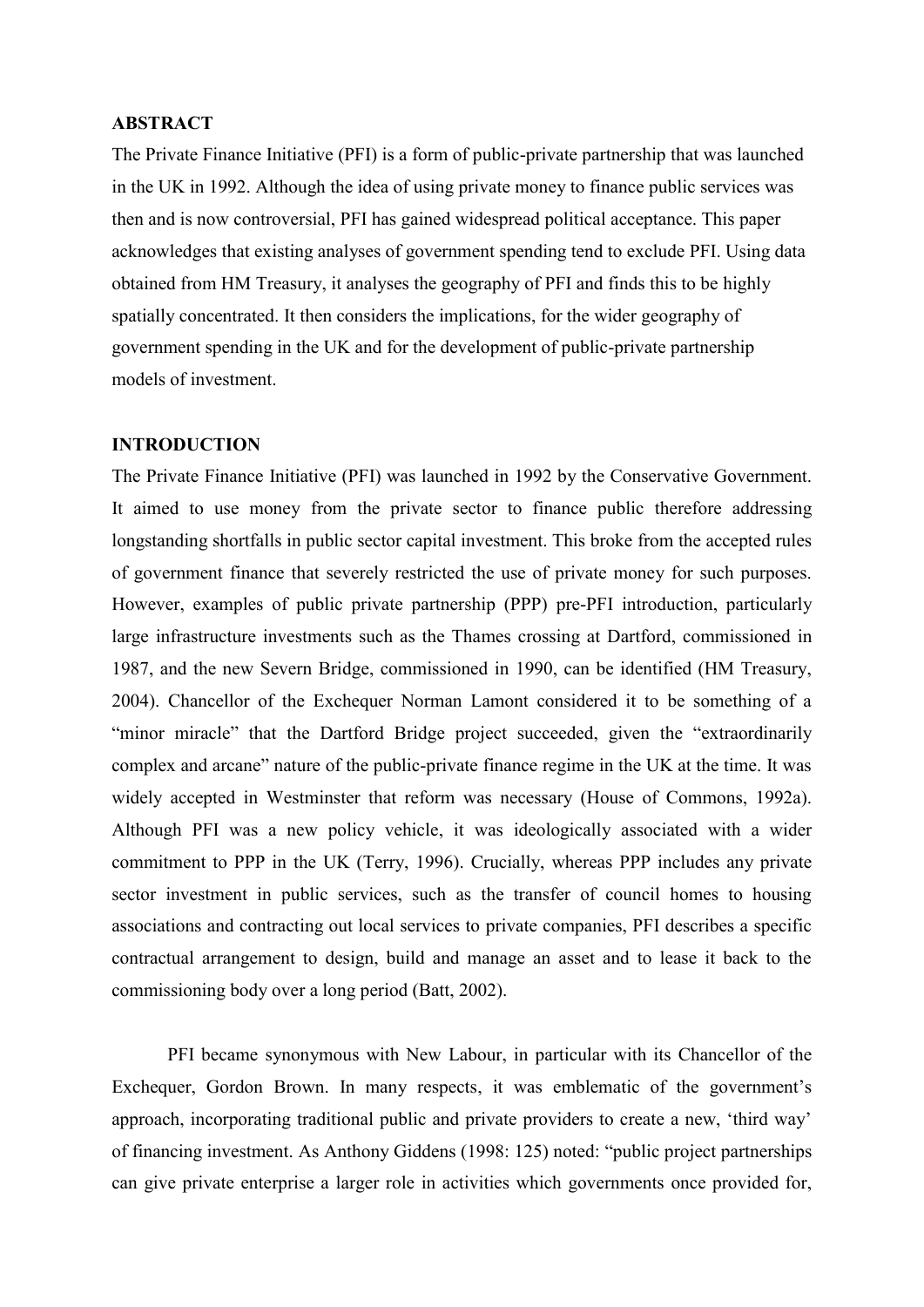while ensuring that the public interest remains paramount. The public sector can in turn provide resources that can help enterprise to flourish and without which joint projects might fail". In contrast, Will Hutton (1996) sounded a cautionary note, relating private sector involvement in the provision of public services to the emergence of a market society, in which: "Markets can produce perverse results. There is an inbuilt tendency to cherry-pick. Social functions are executed poorly. Short-termism becomes endemic. Markets are not value free" (ibid: 217-8). This paper explores further this relationship between the public and private sectors, with examples from PFI and the wider geography of government investment.

While the diversity of projects, in terms of their size and purpose, means that generalisations about PFI are difficult to make, the idea of mixing private sector money and public services has attracted widespread controversy. In many respects, this has been out of proportion to its relative financial value. In 2002–2003, the last financial year for which all data are available, PFI deals worth £19,088m were signed. This historically exceptional sum was still less than the £25,989m gross public sector investment from central and local government sources for the same period (HM Treasury, 2003a). In previous years PFI was less significant by comparison. Even so, the public sector trade union Unison has continued to oppose PFI strongly through its "Positively Public" campaign (Ruane, 2000). It argues that a profit motive is incompatible with the provision of public service: "all our evidence and experience shows that once services are run for private profit, the quality of care is reduced and the public service ethos is replaced by a hard-nosed profit motive. It is about who makes the decisions about caring for your elderly relatives or your children's education or housing the homeless. [Is it] someone with their heart in the right place, or someone with an eye on the balance sheet? (Unison 2004)"

Furthermore, *The Guardian*, effectively the house journal for public service workers in the UK, devoted extensive coverage to PFI. In particular, this focuses on the performance of high profile private sector contractors such as Jarvis PLC, and on the role of PFI in the NHS and local government. In many respects, this coverage reflects a deeper unease within the Labour Party and the public sector about the relationship between private finance and public services (Monbiot, 2002). This was illustrated at the Labour Party Conference of 2002 when a Unison-sponsored motion calling for a review of the PFI was supported by 67.19% even though the National Executive Committee and senior political figures including Deputy Prime Minister John Prescott opposed it during the debate. Although the policy presentation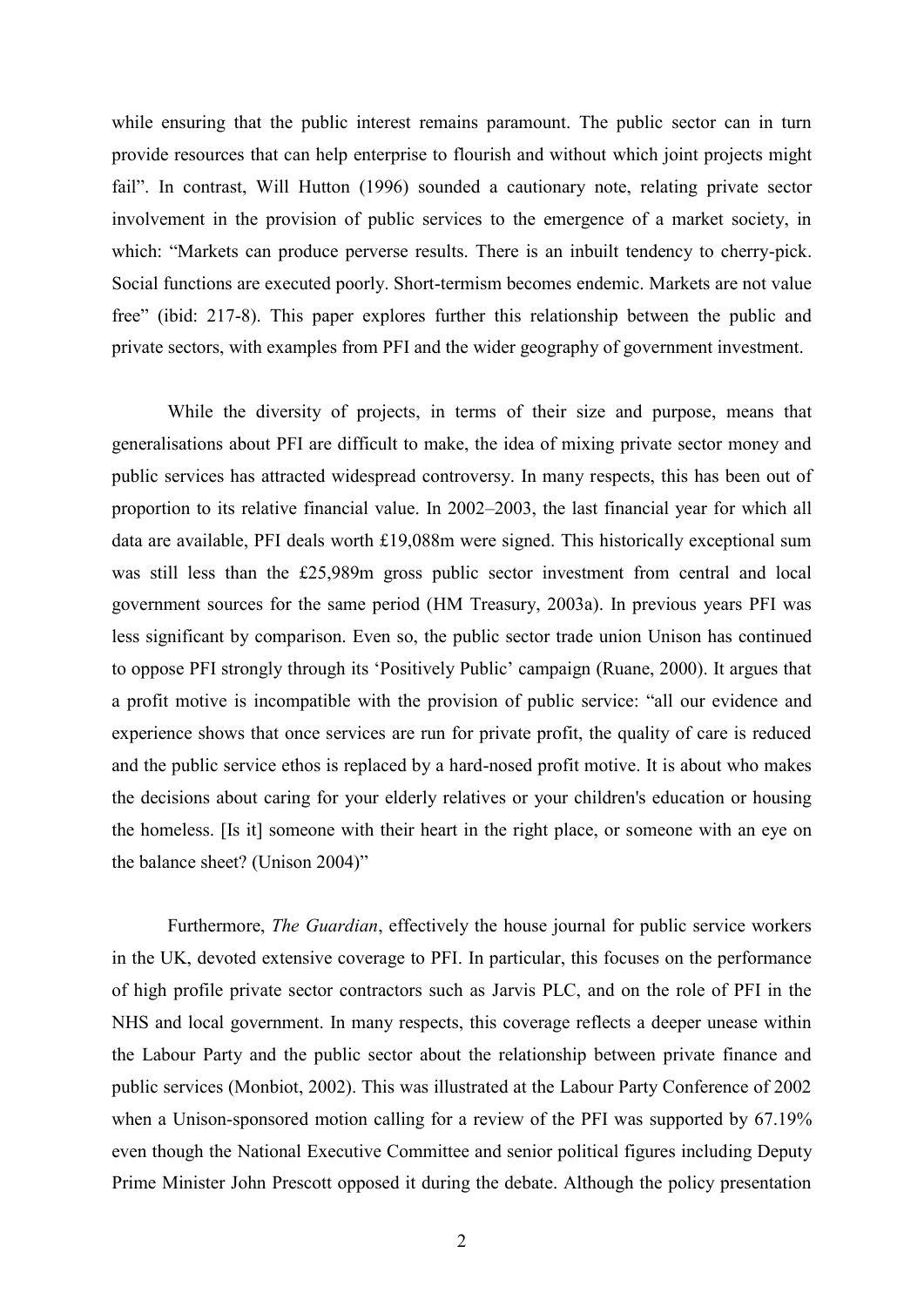of PFI is increasingly sensitive to trade union and grass roots unease, the government remains strongly committed to this method of investing in public services.

The political logic of PFI is such that the two main opposition parties in Westminster do not seriously contest the core issue of using private finance to fund public services. Instead, parties focus their criticisms on its effective implementation and governance. Between the electoral imperatives of maintaining public services and low taxes and the constraints of limiting public sector borrowing, there appear to be few politically acceptable alternatives. However, PFI shifts the financial burden from the point of initial investment to the longer period of service provision irrespective of the ability or willingness of future generations to meet the costs of signed contracts (Ball et al, 2002). Furthermore, in a system where political horizons rarely extend beyond the current electoral cycle, the logic of such a "buy now, pay later" scheme is reinforced (Clark and Root, 1999).

One attraction of PFI for politicians is its short-term effect on public sector borrowing levels. The Maastricht Treaty limits government spending, measured by the public sector borrowing rate, to no more than 3% of GDP (National Statistics, 2004). PFI appears to reconcile additional investment with national economic prudence. Contracts may run for 30 years or more, so the initial cost of investment is spread more thinly over a longer period. Furthermore, Grout (1997) notes that PFI liabilities are frequently excluded from HM Treasury measures of public sector borrowing and as such fall outside the scope of the Maastricht Treaty agreement. Heald (1997: 571) cautions that: "Extensive use of private finance for public projects would necessitate a reconsideration of existing data on the fiscal deficits of governments." In spite of these implications, strong financial incentives are created for governments working in a restricted macro-economic environment.

Conservatives have focused their attack on the value for money being achieved and on the long-term sustainability of large levels public sector debt, which is largely hidden from HM Treasury measures of government borrowing (Grout 1997; Roe and Craig, 2004). Shadow Chancellor Oliver Letwin, in a speech to the Bow Group on 16 February 2004, said: "There are questions surrounding the hidden growth of long-term off balance-sheet public sector liabilities generated by PPP and PFI projects. If one is trying to measure the robustness and flexibility of the public finances in the face of a possible future slow down, these off balance sheet deficits have as much claim to be considered as the on balance sheet variety"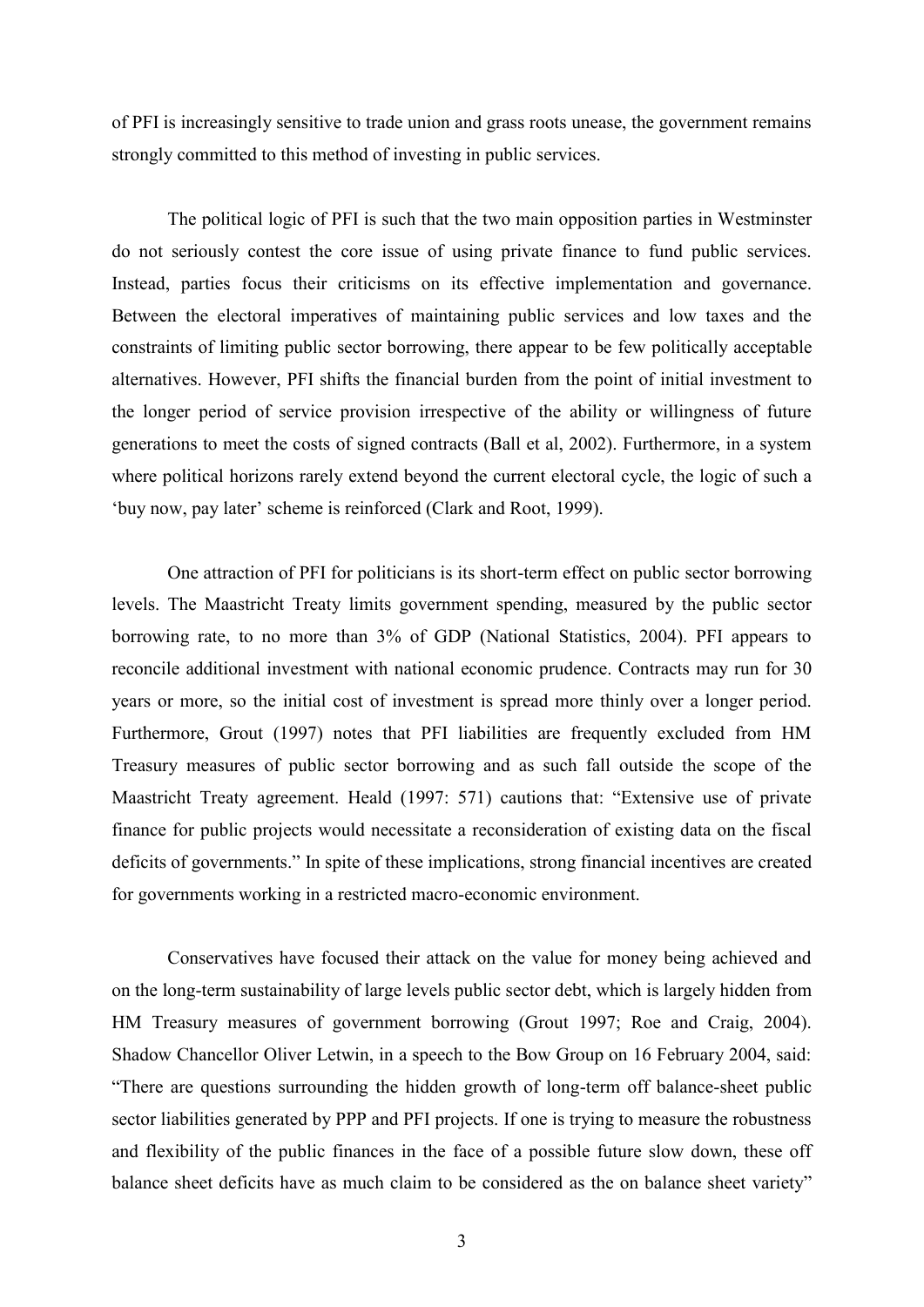(Letwin, 2004). The Liberal Democrats have taken a remarkably similar view to the Conservatives. Treasury Spokesperson Vince Cable stated that: "Each PFI project needs to be looked at carefully to measure whether it is value for money. There is now abundant experience to show that many PFI projects that have been undertaken have not been value for money (Cable, 2004a)." He also claimed: "If the Government is deliberately trying to sweep public sector liabilities under the carpet it must be corrected immediately. Gordon Brown must explain his actions" (Cable, 2004b). In spite of these criticisms, the major UK political parties offer few alternatives to using private capital as a means of financing public investment.

The growth of market-oriented models of public investment in the UK can be seen in the context of wider public sector reform in advanced liberal democracies (Kerr, 1998; Pollitt, 2000). These include workfare labour market policies (Peck 2001), the privatisation of national industries (Larner and Walters, 2000) and health service reforms (Greenaway et al, 2004; Gaffney et al, 1999). Morris and Haigh (1997: 13) associate such changes with changing national political attitudes to the welfare state and to the restructuring of Europe"s role in the international economy. Clarke and Root (1999) relate the introduction of PFI to historically low levels of public investment in the UK compared with other OECD nations (Clark et al, 2002). Although gross investment increased comparatively rapidly from 1989– 1994, the initial base was very low. As such: "UK spending on infrastructure has fallen below comparable European countries. In particular, it falls far short of public investment spending by similarly sized countries, like France and Italy, and appears to lag behind even much smaller, middle level countries, like Belgium and Sweden" (ibid: 345).

It is argued that PFI can only be fully understood in the context of these wider changes in the role of the public sector. Its relatively limited value means that PFI has historically been seen as a small but important part of the Government's funding strategy However, as the number and value of signed deals grow, a clear and significant pattern of private investment in public services has begun to emerge. In particular, the geography of PFI is now overwhelmingly dominated by central government spending in London while other parts of the UK have received much more modest levels of investment. This may suggest that a system of public investment that depends on private capital implicitly favours core areas of the UK economy like London. However, a detailed examination of HM Treasury data reveals a more complex pattern.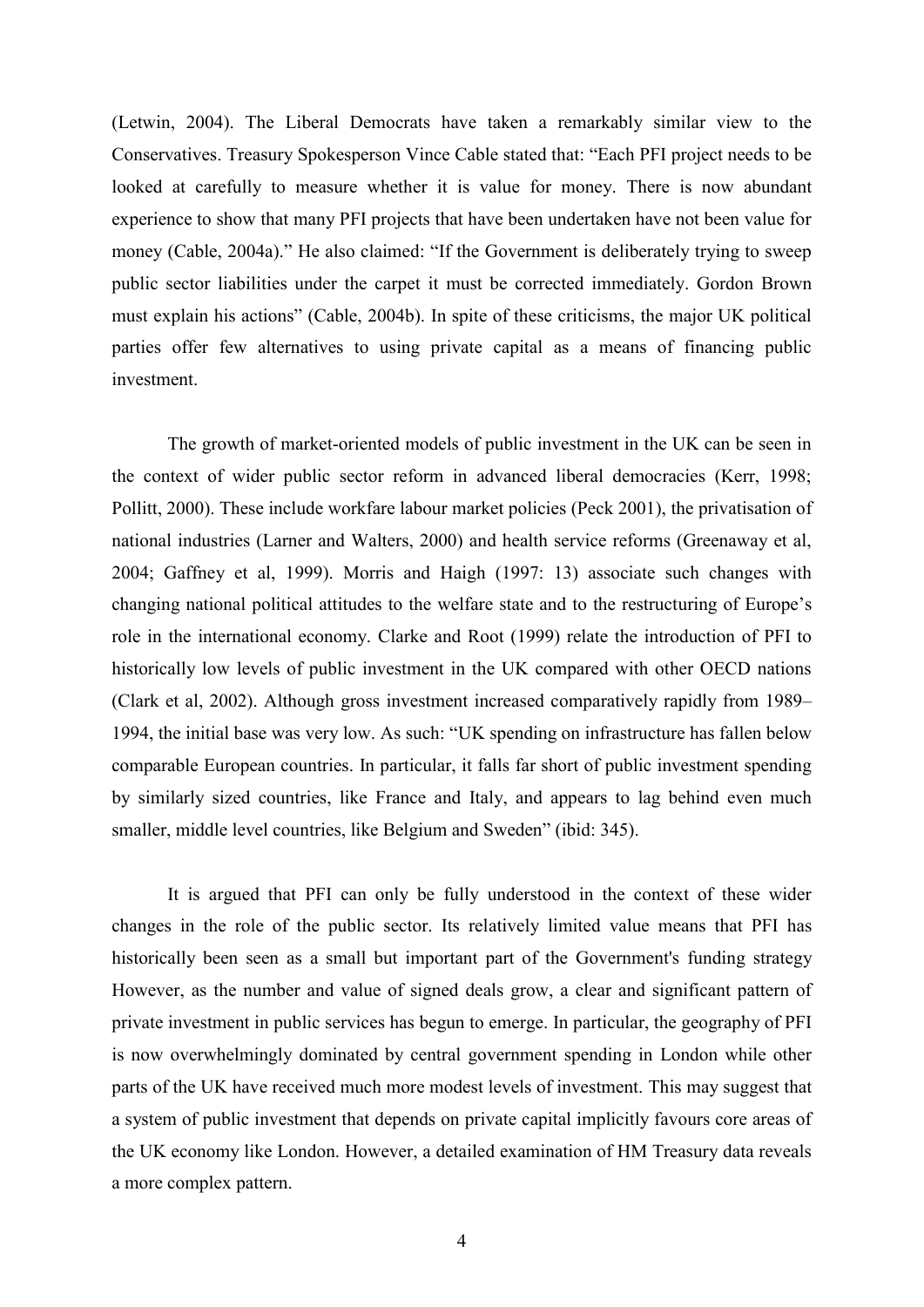#### **THE DEVELOPMENT OF PFI IN THE UK**

As Clark and Root (1999) appositely observe, most accounts of PFI begin with the retirement of the Ryrie rules in 1989. The rules, named after Sir William Ryrie, Second Permanent Secretary to the Treasury, were primarily intended to ensure fair competition between nationalised industries and the private sector, not least because governments can usually borrow money on preferential terms. Heald (1997: 572) notes that "in order to prevent the public sector from becoming over expanded because of access to cheap capital, the Treasury has [adopted a measure of] shadow-priced capital ... set at levels usually well above government financing costs." Further disincentives to the use of private finance in support of public investment were created in at least two ways. First, the Ryrie rules stipulated that private investment could not be additional to public expenditure. Public spending was reduced to take into account any private investment, and as such: "The private sector usurped rather than supported the public sector: not a penny of extra funding flowed into our schools, or hospitals, or our transport infrastructure as a consequence" (Smith, 2001). Second, projects were only given the go-ahead if the private sector could be shown to offer greater efficiency benefits. A comparison was made even if there was no likelihood of the public sector carrying out the work. Clark and Root (1999) suggest that Sir William Ryrie had never intended his modest criterion for private investment to have such an enduring legacy and that the rules implicitly reinforced the power of central government by limiting the extent to which other non-centralised revenue sources could be accessed. Such restrictions on the private sector were increasingly at odds with a prevailing political ideology that the state should be limited in its scope and that urgent investment in public services was necessary, even though the required funding was not forthcoming from the public purse. As Greenaway et al (2004: 511) argue: "The origins of the PFI policy are a theoretically conventional mix of ideological, financial and political pressures, which combined to render the use of private finance as a routinised source of public capital projects a desirable option".

In response to these pressures, the Conservative government moved to encourage greater private investment. The Ryrie rules were formally retired by then Chief Secretary to the Treasury John Major at a speech to the Institute of Directors in Glasgow on 5 May 1989. This involved relatively a modest proposal to decouple private finance from a corresponding reduction in public spending, creating a funding model in which private investment could be used *in addition* to public sources. Further changes announced in the 1992 Autumn Statement by Chancellor of the Exchequer Norman Lamont established PFI on a more formal basis. The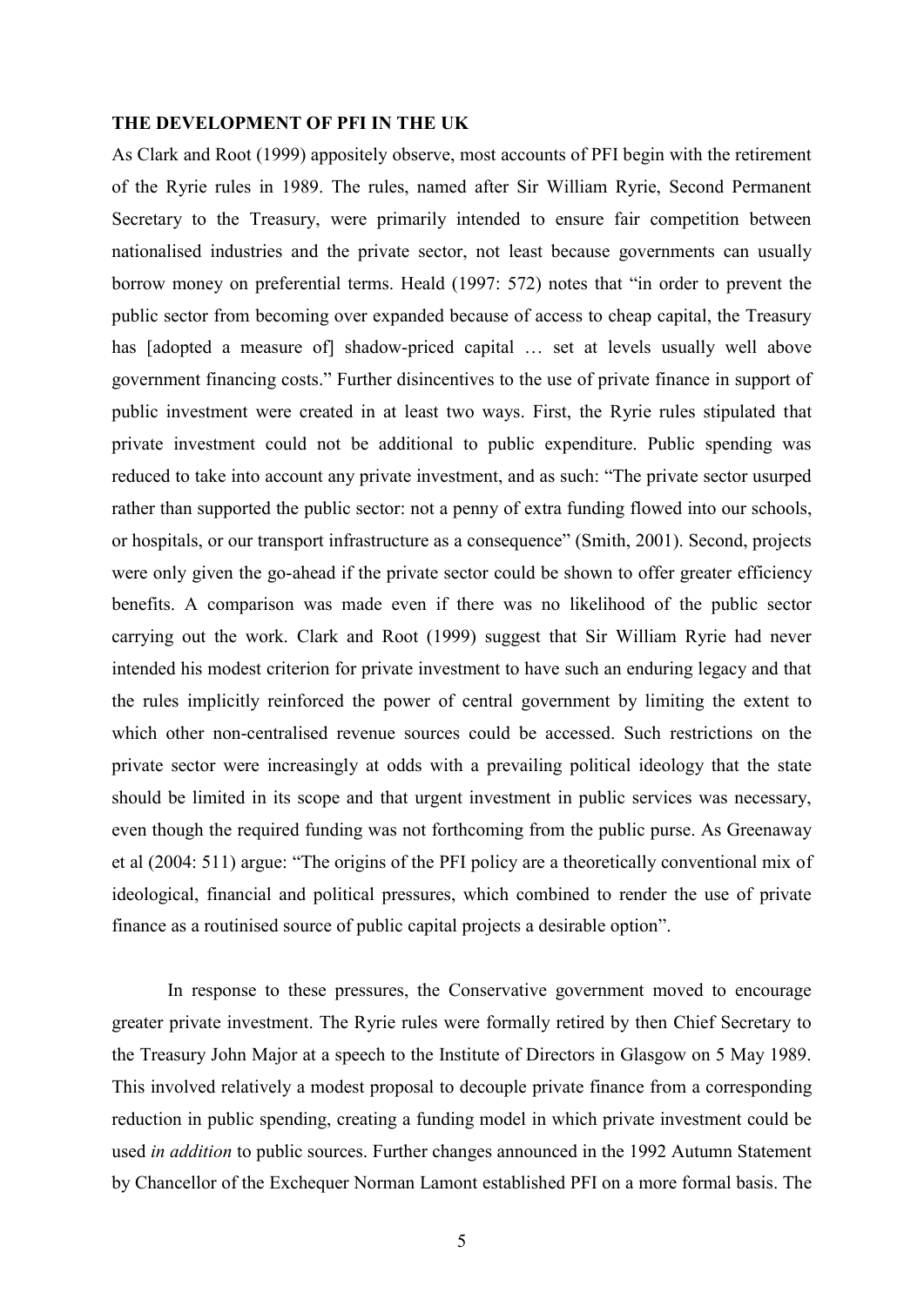Chancellor scrapped the rule that directly compared public and private schemes and announced that, in spite of the vale for money implications noted by Heald (1997) above: "Any privately financed project which can be operated profitably will be allowed to proceed." Additionally, he opened the way for an increasingly complex array of partnership models, stating that: "The Government have too often in the past treated projects as either wholly private or wholly public. In future, the Government will actively encourage joint ventures with the private sector, where these involve a sensible transfer of risk" (House of Commons, 1992b). The Budget Statement of 1992 established the first priorities for PFI, including the Heathrow Express and Channel Tunnel Rail Link. As Norman Lamont enthused: "Over the years ahead, my private finance initiatives will play an ever increasing role in the modernisation of Britain's infrastructure" (House of Commons, 1993).

From the outset, PFI was characterised by government efforts to enhance its credibility and attractiveness to the private sector (Wakeford and Valentine, 2001). John Major, when Prime Minister, argued that PPP in general would reduce the administrative as well as financial burden on government. However, the lengthy tendering process and highly centralised regulatory mechanisms associated with PFI increased the workload on central departments (House of Commons, 2001). Furthermore, entry costs for private sector investors were perceived to be prohibitively high, particularly for smaller and less valuable contracts. The National Audit Office (1997) estimates these are typically a minimum of £0.5m and up to £2.5m for large and complex schemes (Ball et al, 2000). Responding to these and other criticisms, a series of strategic changes designed to improve PFI were implemented. These included the creation of a Private Finance Panel of industry advisers that aimed to promote PFI to business and a Private Finance Office within HM Treasury (IPPR, 2001). PFI was widely perceived as a centralised scheme, and local authority uptake of private finance was initially very low (Clark and Root, 1999). West Midlands Passenger Transport Executive signed the first local government PFI deal: a £145m contract for Midland Metro Line One on 2 August 1995. Lambeth LBC commissioned the first local authority PFI: a £9m contract for the provision of vehicles, on 8 April 1997 (HM Treasury, 2004). By the 1997 general election, local authorities had still signed only two of the 86 completed deals (Harding et al, 2000). Following this slow start, government policy developments throughout the mid-1990s forced more rapid uptake (Broadbent and Laughlin, 1999). For example, in November 1993 the government announced that NHS trusts would not be given capital funding until they had explored private sector options, while in November 1994 PFI became the preferred option for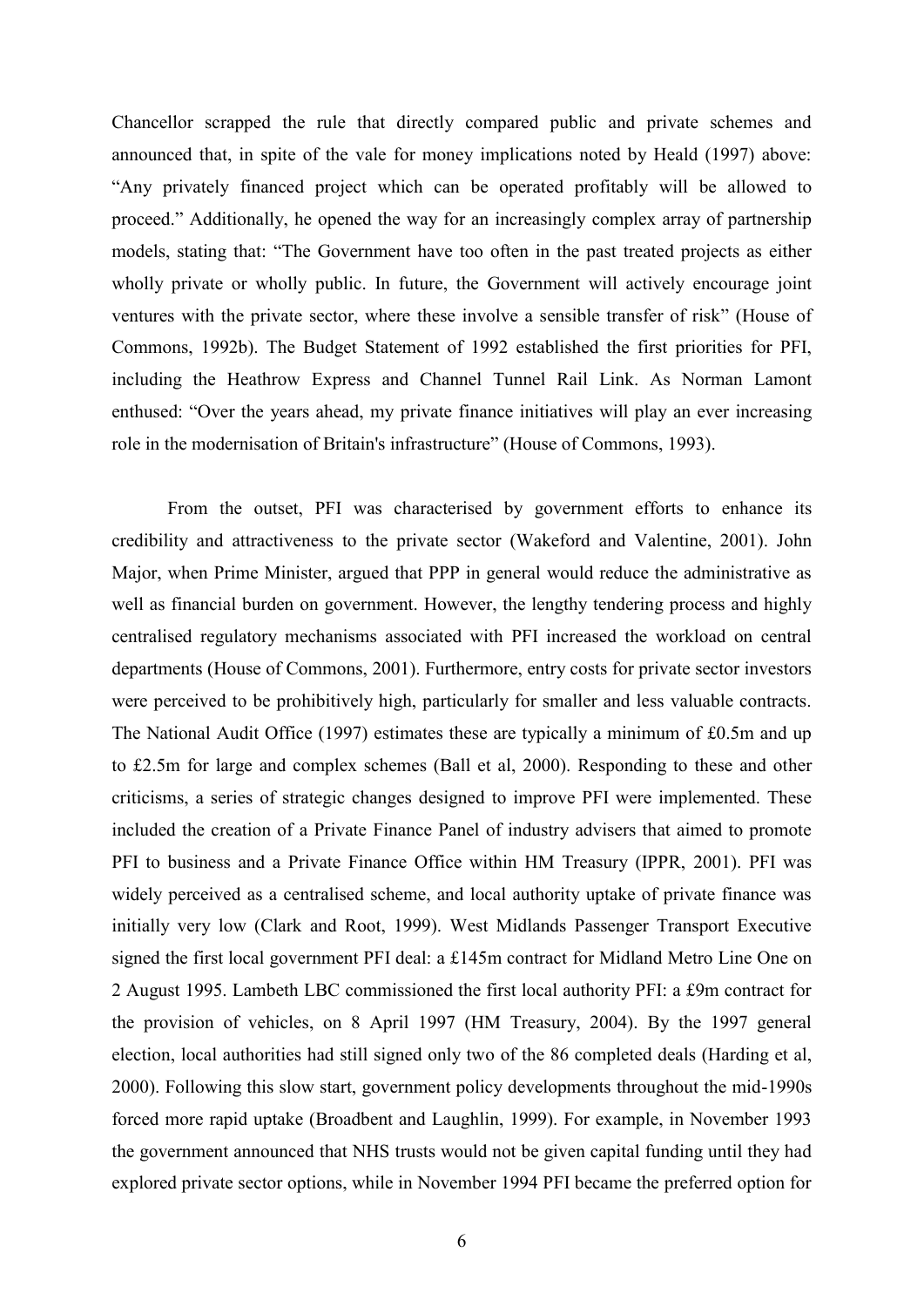capital investment schemes across the public sector. No public funding would be provided until a private scheme had first been explored (Pollitt, 2000). Even so, at the end of the 1996– 1997 financial year, less than a month before the general election, PFI remained limited and relatively insignificant, with contracts worth a total of £1,096m signed across the UK. In comparison, combined central and local government public sector gross investment in that year was £18,770m (HM Treasury, 2003a).

While John Major's Conservative government established many of its operating principals, the use of PFI increased rapidly following the election of the Labour Party to government in May 1997. The increase was immediate, although the new government maintained existing HM Treasury commitments during its early period in office and it seems reasonable to attribute this trend to reforms already put in place by the previous Conservative administration (Robinson 2000; Heald and Geaughan, 1997). Furthermore, as Greenaway et al (2004: 516) note: "The fact that a Labour government was returned to office made no difference to the financial and political imperatives of the PFI policy." The Labour Party"s commitment to mobilise private capital to support public sector ventures was signalled as early as 1991 (Clark and Root, 1999), while Gordon Brown, Robin Cook and John Prescott had also published a paper on private involvement in public services in 1994 (Brown et al, 1994; Greenaway et al, 2004). This was recognised in the party"s 1997 general election manifesto, which sought to maintain and reinvigorate PFI: "Labour pioneered the idea of public/private partnerships. It is Labour local authorities which have done most to create these partnerships at local level. A Labour government will overcome the problems that have plagued the PFI at a national level. We will set priorities between projects, saving time and expense; we will seek a realistic allocation of risk between the partners to a project; and we will ensure that best practice is spread throughout government. We will aim to simplify and speed up the planning process for major infrastructure projects of vital national interest" (Labour Party, 1997).

With this commitment in mind, the Labour Party immediately sought to reform PFI and address perceived Conservative failures to make the best use of private capital. In his 1997 Mansion House speech, Chancellor of the Exchequer Gordon Brown announced: "Malcolm Bates formerly deputy managing director of GEC, [has been asked] to undertake a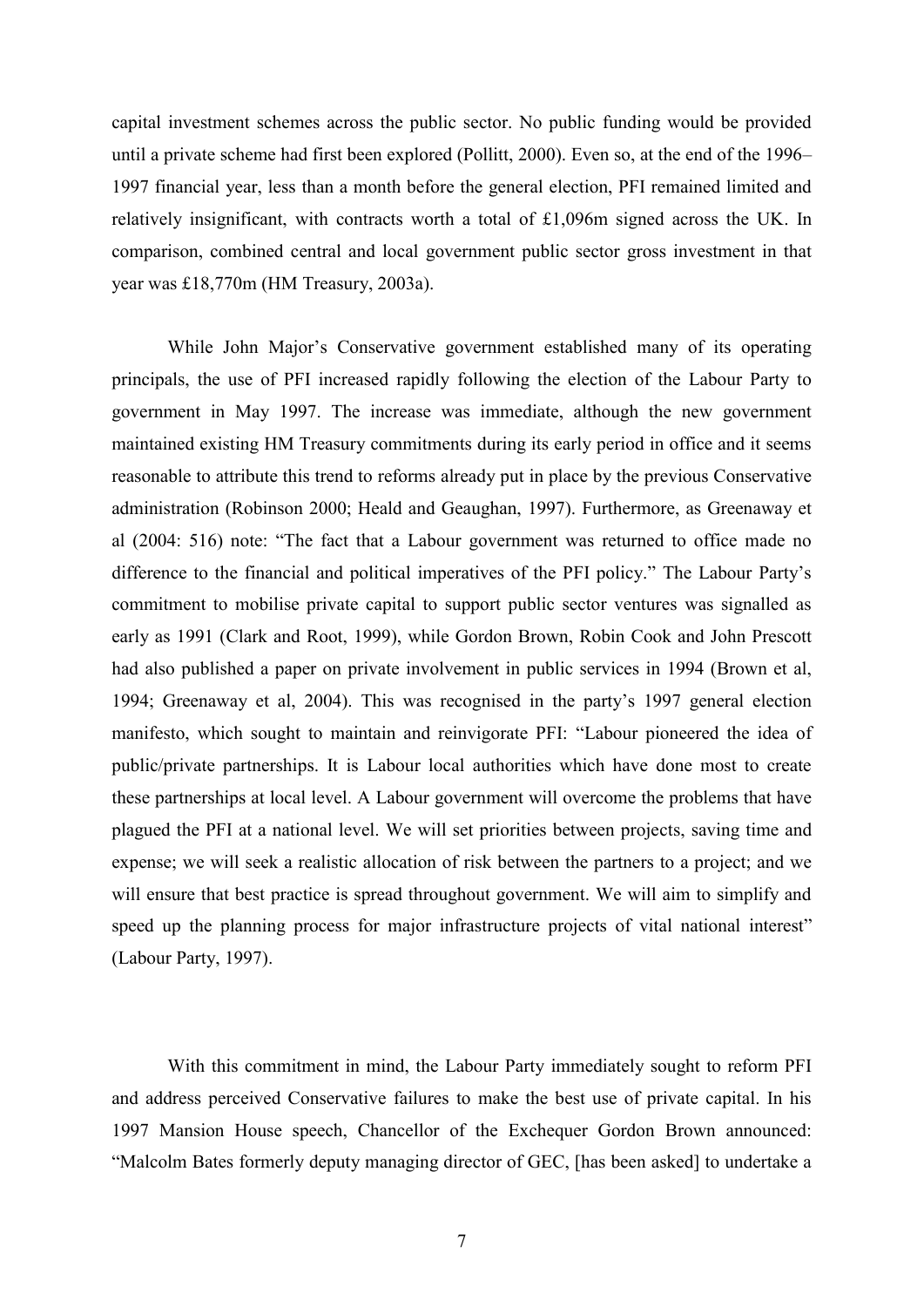thorough-going review of the Treasury arrangements for PFI projects to ensure quicker and better decision-making. We need to seek public–private partnerships to deliver better public services and investment. And I am determined that the private finance initiative has a new start" (Brown, 1997). The Bates Review reported in June 1997 and aimed to create a more simplified tendering process that would yield an increased flow of projects (Bates, 1997). The Labour Party acted on its recommendations. A Treasury Taskforce was established within HM Treasury to act as the main point of reference for PFI activities in government. It comprised a policy team of civil servants and a projects team of "highly skilled people from the private sector who are available to help public sector bodies execute PFI deals" (HM Treasury, 1999), to replace the existing Private Finance Panel and Private Finance Office (Pollitt, 2000). A second Bates review reported in 1999 and examined the progress made by the Government in the delivery of PFI (Bates, 1999). It identified the need to strengthen central control and replaced the Treasury Taskforce with a new public private partnership, Partnerships UK, which worked with the public sector to help enable a more detailed and experienced examination of potential partnership opportunities.

Although central government retained and strengthened its co-ordination and control activities, in many respects these reforms reflected the increasingly diverse range of public sector bodies making use of PFI. Earlier reviews, such as those under the Private Finance Working Group in 1993, had emphasised the need to make the system more accessible to private sector partners (Clark and Root, 1999). For example, the tendering process was streamlined and the rules which measured efficiency of projects were relaxed. However, the second Bates review aimed to help public sector bodies secure the best possible value for money. Through the introduction of Partnerships UK, the second Bates review addressed the limited capacity of local authorities and NHS trusts to deal with specialist private sector contractors.

Discussions of the workings of PFI have focused on three main questions (Grout, 1997). Firstly, to what extent does it lead to additional capital investment in public services? Ball et al (2000) identify a number of ways by which additionality can be achieved, including encouraging finance from new and innovative sources, overcoming constraints on public spending such as HM Treasury borrowing limits and enabling efficiency savings that free capital for further investment. Secondly, does PFI provide value for money public services that safeguard the interests of the taxpayer? According to Ball et al (ibid), value can be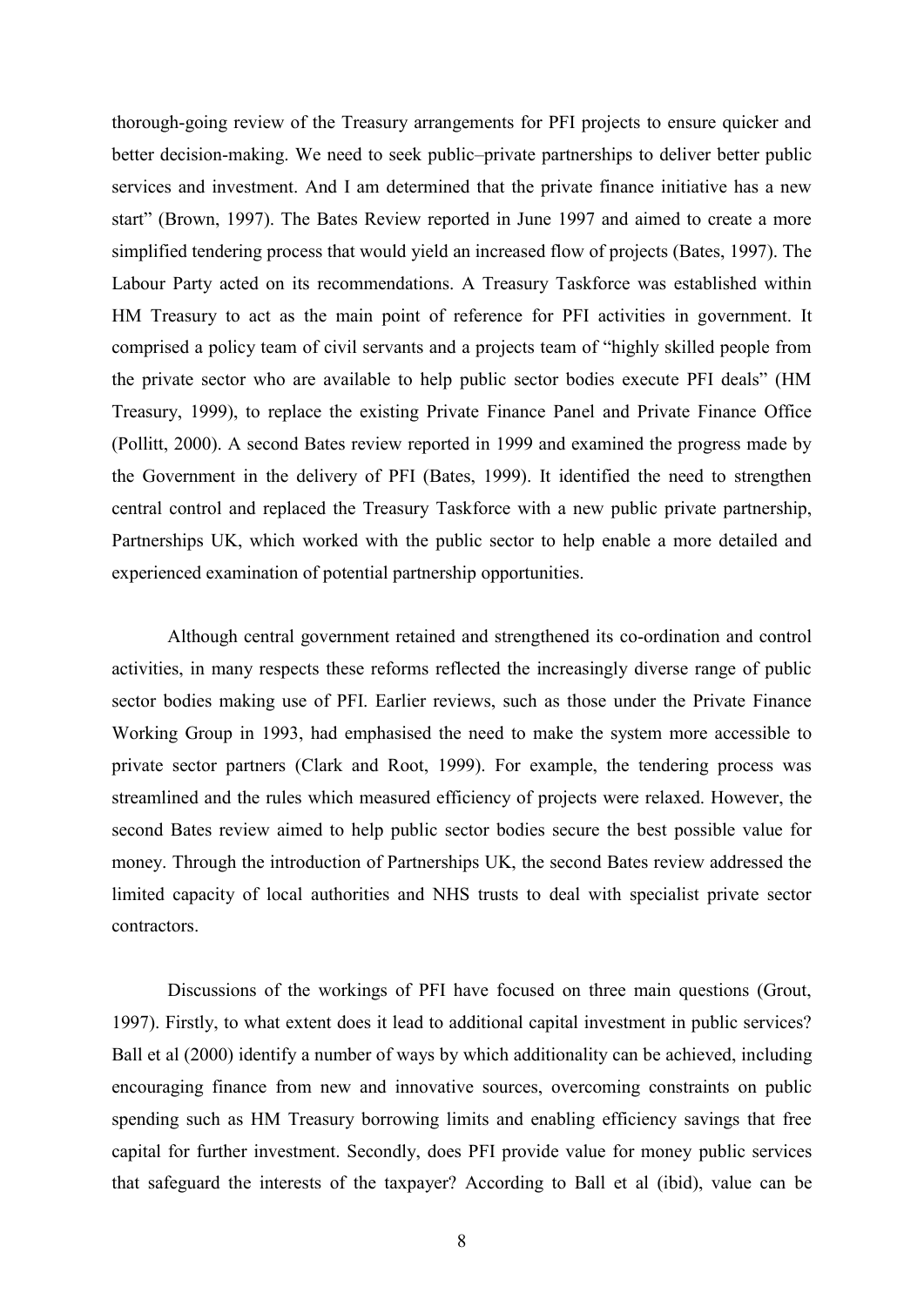achieved through lower private sector running costs and financial penalties for failure. However, Heald (1997: 580) argues that the criteria by which value for money is assessed by government are weak, and that PFI represents an acceptance of "good rather than best value for money". Thirdly, does it genuinely and effectively transfer risk from the public to the private sector?

The concept of risk transfer is of critical importance. As Heald (1997: 591) argues: "Without the genuine transfer of risk to the public sector, schemes for private finance look like an attempt to circumvent budgetary controls on public expenditure, whether by creative accounting around definitions or by retiming the scoring of expenditure". Furthermore, the ability of the private sector to manage risk is central in promoting increasingly efficient service provision. Froud (2003: 568) suggests that: "The existence of risk in the sense of things possibly going wrong is, paradoxically, a positive force providing motivation for and the possibility of new forms of finance for public infrastructure." Risk might be managed, for example, by designing alternative uses for an asset should its original purpose become redundant or through more flexible and responsive financial management of projects (Ball et al, 2000). On at least two occasions, the government has been required to limit the exposure of the private sector to risk, by acting as a guarantor for NHS contracts and as an insurer of last resort for prison projects. In spite of the extensive reforms since its conception, the principle that PFI should involve the transfer of risk has been retained.

Notwithstanding the important projects noted above and in spite of the initiative being extensively restructured, the number of PFI schemes remained very modest until after the Labour Party was elected to government (Pollitt, 2000). The absolute and cumulative values of projects by year are shown in Table 1. Prior to 1996, the value and number of projects was very limited, representing only 3.1% of the total value by the end of 2008. Since then, more widespread use has been made of private sector capital to support investment by all levels of government. In 1996, the number of projects was greater than in all previous years combined and throughout the mid-1990s the cumulative value of projects grew steadily. However, it was not until after 2002 that the annual value of PFI increased more sharply. Of particular note, the value of new projects in 2003, the year that several high-profile London Underground contracts were signed, exceeded £16 billion. While these aggregated national data show the development of the initiative over time, it is argued that they provide a broad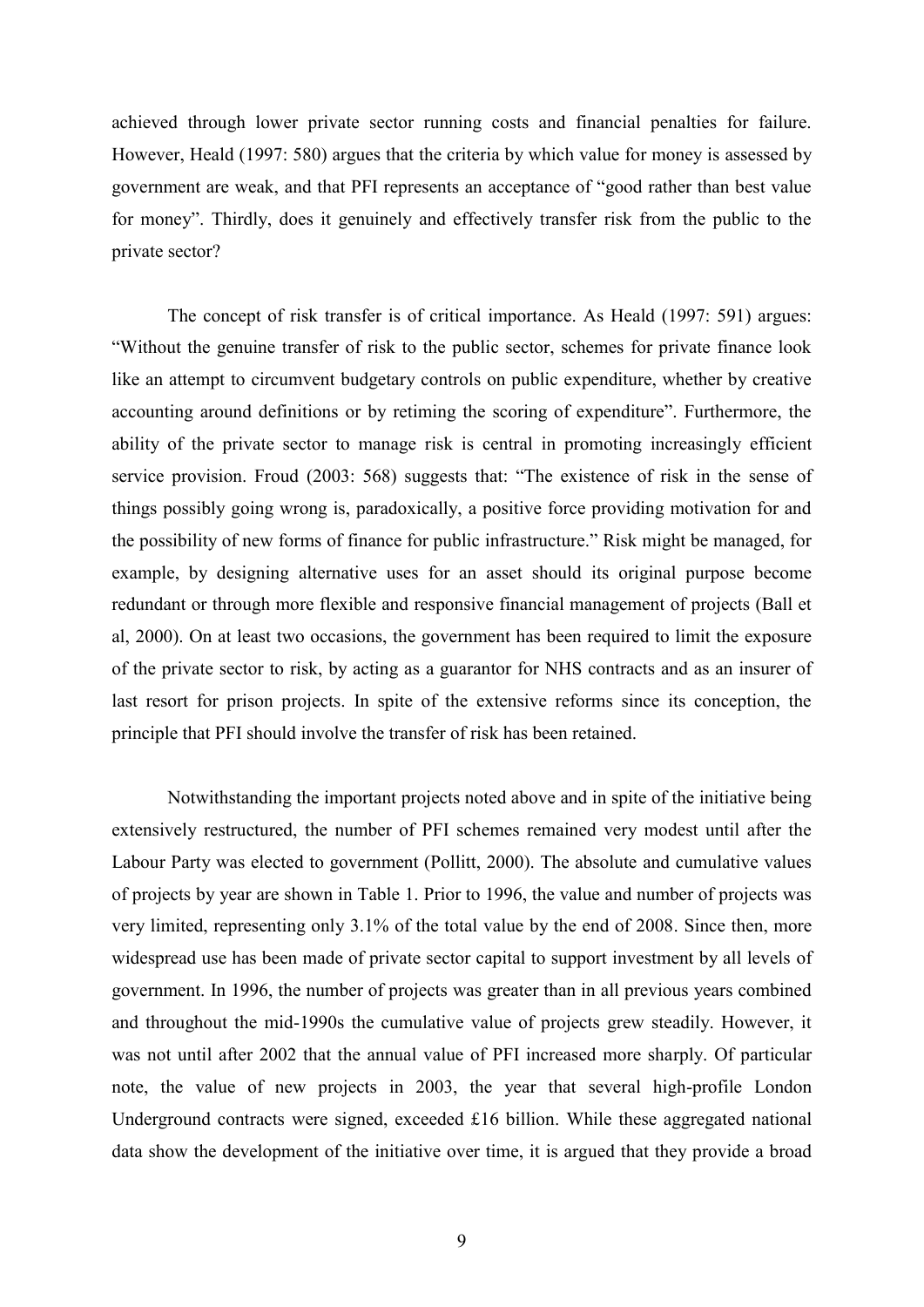and limited picture. The analysis of regional data shows that a highly uneven geography of investment has emerged across the UK, as is discussed below.

| Year Signed  | PFI Value in £m | Number of Projects | Cumulative % of total |
|--------------|-----------------|--------------------|-----------------------|
| 1990         | 331.0           | 1                  | 0.5                   |
| 1992         | 485.0           | 1                  | 1.3                   |
| 1994         | 6.0             | 1                  | 1.3                   |
| 1995         | 71.8            | 2                  | 1.4                   |
| 1996         | 1064.0          | 16                 | 3.1                   |
| 1997         | 1827.2          | 24                 | 6.0                   |
| 1998         | 2435.1          | 47                 | 9.8                   |
| 1999         | 2237.6          | 54                 | 13.3                  |
| 2000         | 3545.0          | 71                 | 18.9                  |
| 2001         | 2302.5          | 52                 | 22.5                  |
| 2002         | 8004.5          | 57                 | 35.2                  |
| 2003         | 16338.9         | 56                 | 60.9                  |
| 2004         | 4065.6          | 62                 | 67.3                  |
| 2005         | 3498.7          | 48                 | 72.8                  |
| 2006         | 7143.9          | 59                 | 84.1                  |
| 2007         | 5744.9          | 61                 | 93.2                  |
| 2008         | 4336.5          | 29                 | 100.0                 |
| <b>Total</b> | 40022.3         | 648                |                       |

**Table 1**: Value of PFI in £m and number of projects by year (December 2008)

Source: HM Treasury, 2009

## **UNDERSTANDING THE GEOGRAPHY OF PFI**

The spatial distribution of government resources in the UK is a subject of long running controversy and debate. For example, the Barnet Formula, which determines levels of central funding for Scotland, Wales and Northern Ireland, is widely perceived to be in need of review by political interests in the northern English regions (McLean, 2000). The Standard Spending Assessment, through which up to 75% of revenue and capital investment for local government is allocated, is seen as a politicised process that has historically allocated disproportionate funds to the electoral heartlands of the government of the day (John and Ward, 2001). Since the creation of devolved assemblies in Scotland, Wales and Northern Ireland in 1997 and the strengthening of regional government in England, increasingly articulate lobbies have emerged. They argue for regional political and economic interests and thus debates around the allocation of funding have intensified (Cameron et al, 2004).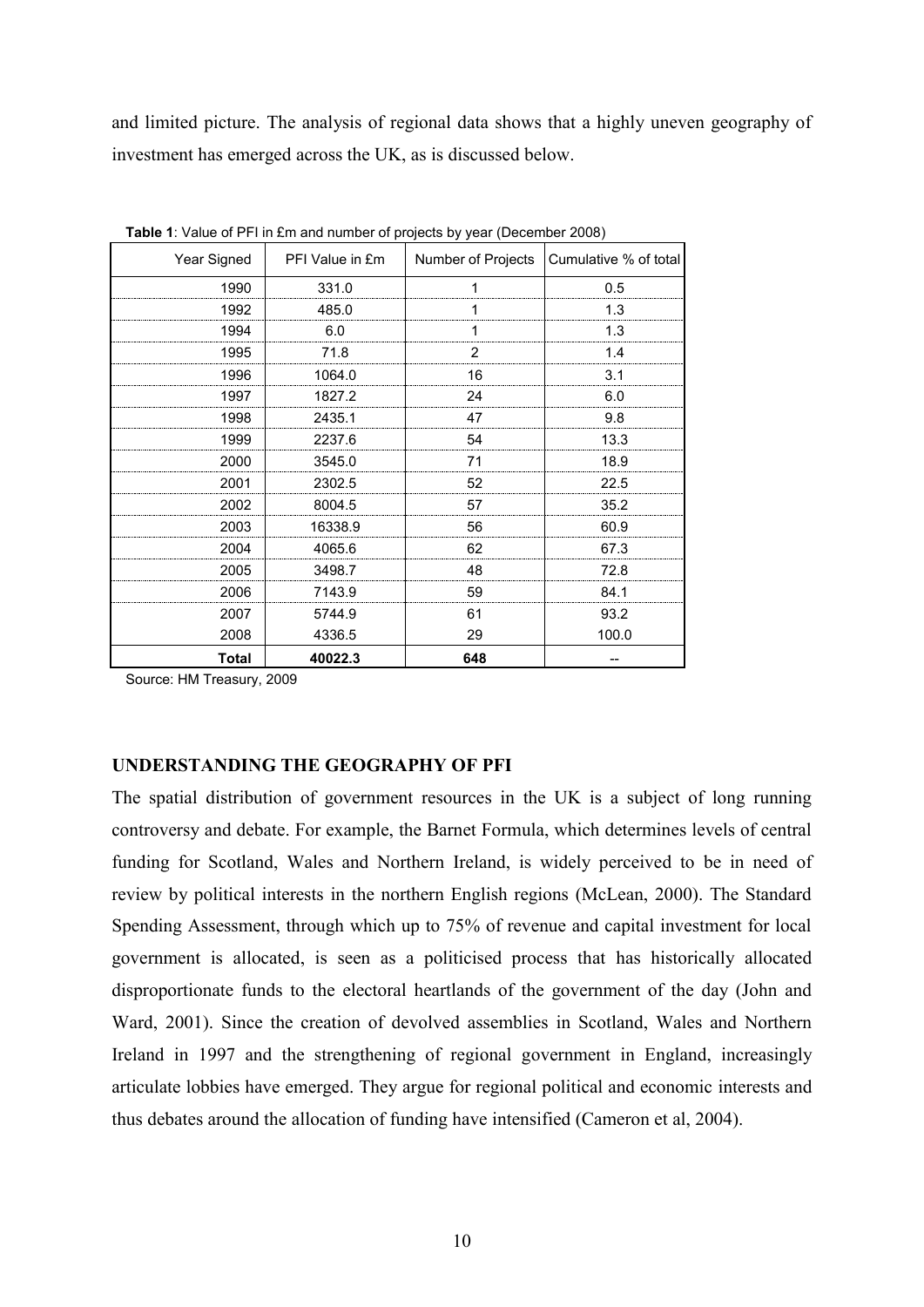The regional geography of government spending generates controversy in at least three areas (ibid). The first relates to the net contribution that relatively prosperous regions, particularly London and the south east of England, make to HM Treasury. Gordon et al (2004) point to a large deficit between regional contributions and receipts through public spending and investment. They argue this deficit may have been as large as £11b per annum for London in 2004, although they note that such estimates are fraught with inaccuracies. The second area is more frequently associated with less prosperous regions such as the north east and north west of England. It is argued that government spending does not meet the economic needs of these regions in comparison with disproportionately well funded Scotland, Wales and Northern Ireland (McLean and McMillan, 2003). A similar argument is made in the more prosperous south east region, where the South East England Development Agency (SEEDA) claims that government has persistently failed to invest to overcome problems of economic success, such as skills shortages, congestion and high property prices (SEEDA, 2002). Rather, SEEDA argues that resources are channelled to regions with failing economies, threatening the economic success of the south east and as a consequence the UK economy as a whole. Thirdly, Scotland, Wales and Northern Ireland identify a "Barnett squeeze" through which their funding is gradually being reduced McLean (2005).

Against the political background of such controversies, an analysis of the geography of PFI is increasingly relevant. Commonly used measures of government spending such as total managed expenditure (TME) are dominated by claimant-driven factors such as social services and include a very limited measure of investment (McLean and McMillan, 2003). Gross public investment accounted for less than 7.5% of TME in 2003-2004 (PESA, HM Treasury, 2004b). Significantly, PFI is excluded from financial measures such as TME. However, a rich array of data on PFI is available other sources within HM Treasury. These include detailed information on the date that contracts were signed, the name of the commissioning government department, the value of the contract, the geographical location or locations of the investment and details of its specific purpose.

The most recent HM Treasury data for PFI contracts signed by December 2008 shows a clear geographical pattern of investment (Table 2). London is overwhelmingly dominant and accounts for almost 40% of total national PFI by value. In contrast, the North East region, Northern Ireland and (outstandingly) Wales have the lowest levels of investment and none of these regions account for more than 3% of total national value. This geographical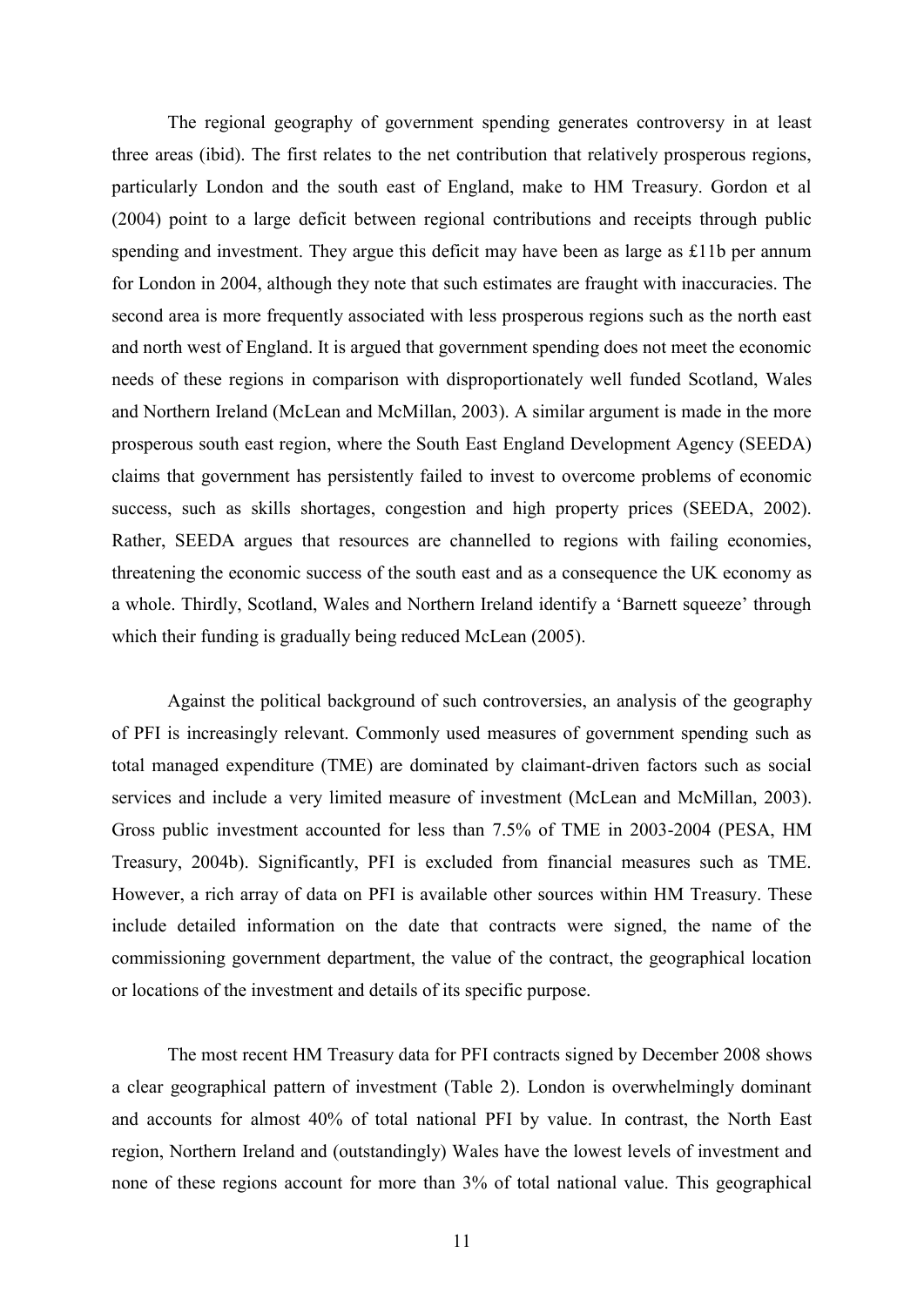variance is equally marked when per capita investment is considered. Regional totals range from over £3000 per head in London to around £200 per head in the Wales. Indeed, investment in London appears even more exceptional when the surrounding regions, South East and East of England, are compared. This is noteworthy given the relative prosperity of these two regions and suggests that PFI uptake may not be as closely linked to the relative strength of local market forces as anticipated above. Leaving aside the case of London, considerable variance can be identified between other regions. For example, Scotland has experienced relatively high levels of investment. Almost 100 PFI projects have been commissioned and per capita investment exceeds £1000. This contrasts strongly with the neighbouring North West region, where 56 projects have been signed and per capita investment is less than £500.

| Region                   | PFI Value in £m | PFI Value per capita<br>in $E$ | % of total national<br>value |  |
|--------------------------|-----------------|--------------------------------|------------------------------|--|
| East Midlands            | 2011.5          | 457.2                          | 3.2                          |  |
| East of England          | 2650.8          | 468.3                          | 4.2                          |  |
| London                   | 25149.3         | 3328.0                         | 39.4                         |  |
| North East               | 1905.2          | 742.9                          | 3.0                          |  |
| North West               | 3383.7          | 492.9                          | 5.3                          |  |
| South East               | 6241.6          | 751.2                          | 9.8                          |  |
| South West               | 3129.3          | 604.3                          | 4.9                          |  |
| West Midlands            | 3605.3          | 669.9                          | 5.7                          |  |
| Yorkshire & Humber       | 3069.4          | 592.9                          | 4.8                          |  |
| Northern Ireland         | 1360.6          | 773.5                          | 2.1                          |  |
| Scotland                 | 6125.1          | 1190.7                         | 9.6                          |  |
| Wales                    | 638.0           | 214.1                          | 1.0                          |  |
| <b>National Projects</b> | 4534.7          | 74.4                           | 7.1                          |  |
| Total                    | 63804.6         | 1046.4                         | 100.0                        |  |

**Table 2:** Value of PFI in £m and number of projects by region (December 2008)

Source: HM Treasury, 2009

HM Treasury acknowledges that some PFI projects cannot be associated with one specific region. For example, a £9m programme of road improvements on the A69 between Carlisle and Newcastle can be attributed to both the North East and North West regions. In Table 2, such investments have been divided equally between the regions involved. Of greater significance are national projects, including national air traffic control systems and overseas investment such as the rebuilding of the Berlin Embassy. These account for around 7% of total national value. Ministry of Defence (MOD) projects are more likely to be 'national' in status than those of most other central departments. Almost 30% of MOD PFI by value, or £2.6 billion, cannot be attributed to a specific region. The geographical location of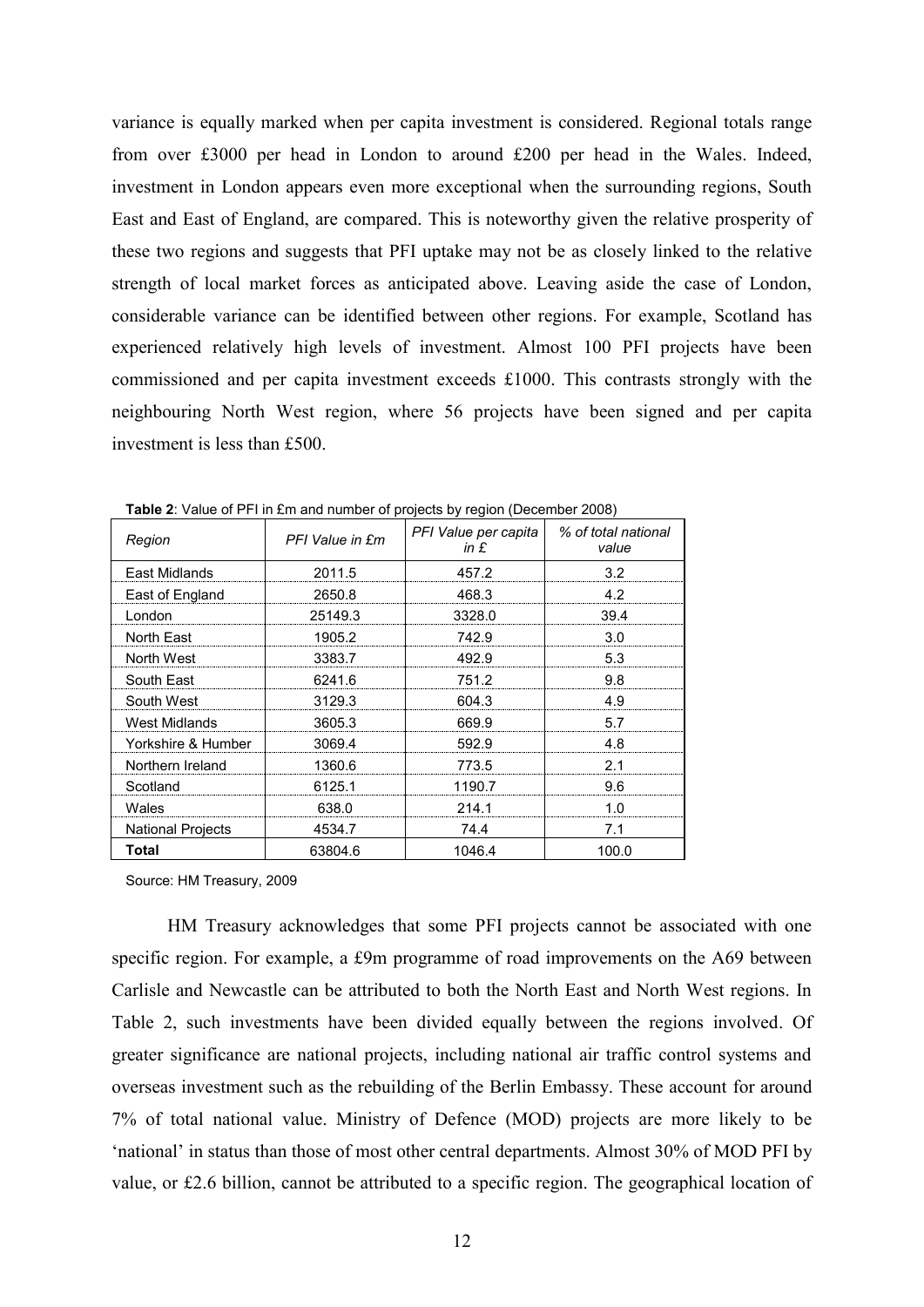MOD investment is often specified in the data and Table 2 includes details of regional defence spending wherever possible. This contrasts with other measures of government investment including TME, which give more limited information on the geography of defence expenditure. Even so, MOD spending remains difficult to account for on a regional basis (Lovering, 1991).

Although 644 PFI contracts had been signed by December, a small number of very large projects dominate the total value of investment. For example, Table 3 shows the ten largest schemes, which are worth £25.2 billion or 40% of the total national value. Four of these projects, including the three largest, are located in London. One reason why PFI investment in London is greater than elsewhere is because PPP is the method of choice for financing very large infrastructure projects. This includes the most valuable single project, the modernisation of London sub-surface rail lines. Four large *Transport for London* projects, identified in Table 3, are worth over 80% of total regional PFI for London.

| Rank           | <b>Description</b>                                             | <b>Total Capital</b><br>Value in £m | Commissioning<br>Dept | Region               | Year Signed |
|----------------|----------------------------------------------------------------|-------------------------------------|-----------------------|----------------------|-------------|
| 1              | Modernisation of London sub<br>surface rail lines              | 6687.0                              | Transport             | London               | 2003        |
| $\overline{2}$ | Modernisation of Jubilee.<br>Northern and Piccadilly Lines     | 5526.4                              | Transport             | London               | 2002        |
| $\mathbf{3}$   | Modernisation of Bakerloo.<br>Central and Victoria Lines       | 5381.0                              | Transport             | London               | 2003        |
| 4              | Strategic Tanker Aircraft (Brize<br>Norton)                    | 2689.6                              | Defence               | South East           | 2008        |
| 5              | Range of satellite services<br>including Skynet 4 and 5        | 1079.0                              | Defence               | National             | 2003        |
| 6              | St Bartholemew's Hospital                                      | 1000.0                              | Health                | London               | 2006        |
| $\overline{7}$ | Transfer of all social services<br>buildings to private sector | 990.0                               | Work and<br>Pensions  | National             | 1997        |
| 8              | Development of Aldershot<br>Garrison                           | 628.5                               | Defence               | South East           | 2006        |
| 9              | Development of Salisbury<br>Garrison                           | 628.5                               | Defence               | South West           | 2006        |
| 10             | Selly Oak / Queen Elizabeth<br>Hospitals                       | 627.0                               | Health                | <b>West Midlands</b> | 2006        |

**Table 3**: Ten largest UK PFI schemes by total capital value in £m (December 2008

Source: HM Treasury, 2009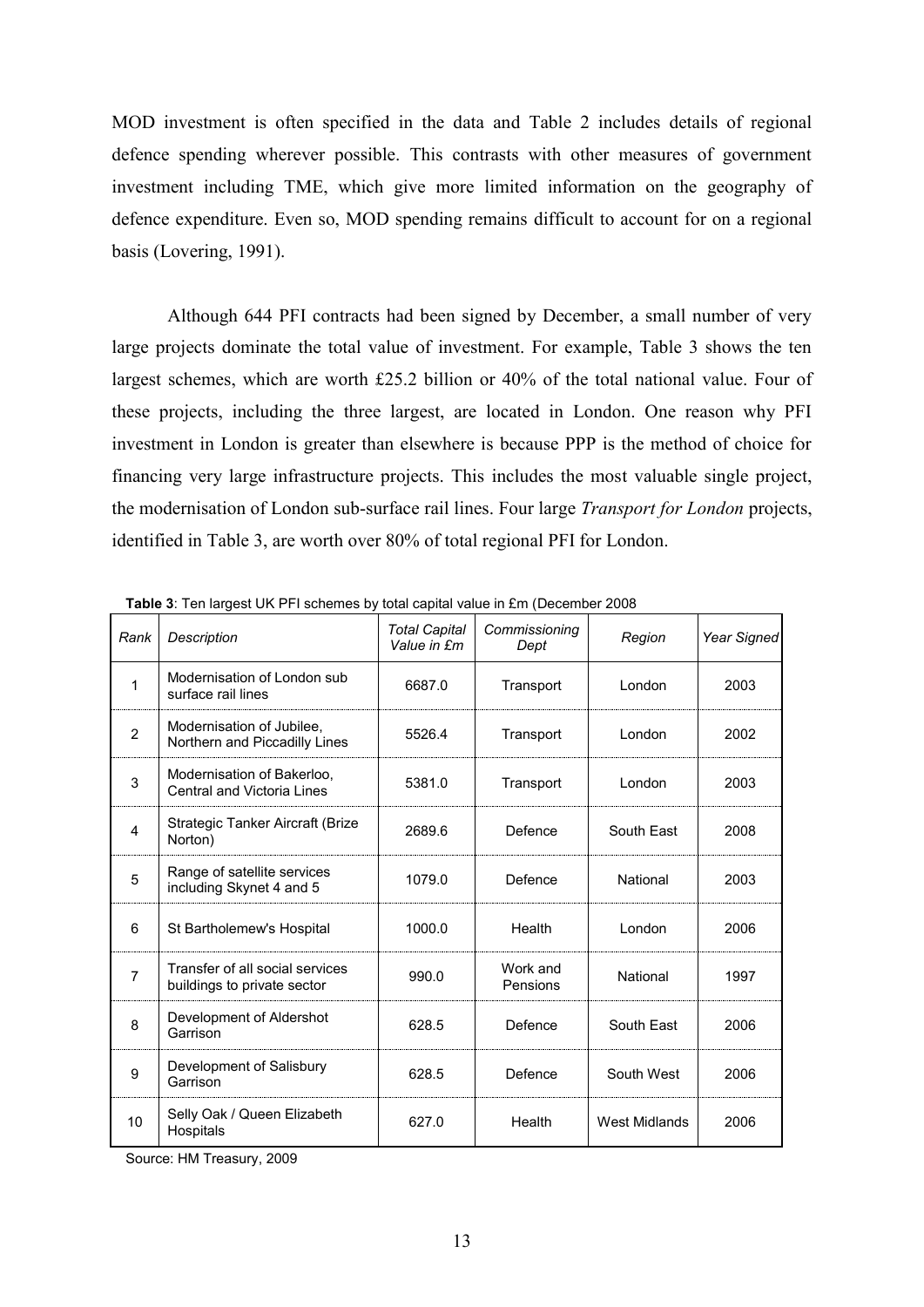Table 4 shows that local and devolved national government has played leading roles in Scotland and Northern Ireland. Local government commissioned projects account for almost a quarter of total national value. However, wide geographical variance can be identified. For example, over half of total regional PFI value can be attributed to local government in the East Midlands, compared to 27% in the West Midlands and just 8% in London (underscoring the importance of central government investment to London and vice versa). In contrast, PFI in the West Midlands, and to an extent the North East and North West, is dominated by NHS Trust commissioned projects. Table 5 elaborates on regional PFI by commissioning body type. The value of Department for Transport investment in London is illustrated again in these data. London has a larger absolute level of local government and NHS trust investment than any other region too, although this is relatively unimportant as a percentage of the regional total value. But central department commissioned projects are of relatively limited value in other parts of England, most notably the West Midlands, the North East and North West. In absolute terms, central department projects in the East Midlands have the lowest value of any English region, currently being worth less than £175 million. In those parts of the UK where devolved government was introduced in 1997, the role of central (Whitehall) departments in commissioning projects is more limited than elsewhere.

|                      | Total PFI £m | % Central  | % Local    | % Devolved |             |  |
|----------------------|--------------|------------|------------|------------|-------------|--|
|                      |              | Government | Government | Government | % NHS Trust |  |
| East Midlands        | 2011.5       | 9          | 52         | --         | 40          |  |
| East of England      | 2650.8       | 45         | 23         | --         | 32          |  |
| London               | 25149.3      | 81         | 8          | --         | 11          |  |
| North East           | 1905.2       | 14         | 44         | --         | 42          |  |
| North West           | 3383.7       | 10         | 48         |            | 43          |  |
| South East           | 6241.6       | 60         | 25         | --         | 14          |  |
| South West           | 3129.3       | 59         | 32         |            | 9           |  |
| <b>West Midlands</b> | 3605.3       | 20         | 27         |            | 53          |  |
| Yorkshire & Humber   | 3069.4       | 25         | 46         |            | 29          |  |
| Northern Ireland     | 1360.6       | 0          | 0          | 92         | 8           |  |
| Scotland             | 6125.1       | 3          | 59         | 20         | 18          |  |
| Wales                | 638.0        | 11         | 49         | 23         | 18          |  |
| Total                | 63804.6      | 54         | 24         | 4          | 19          |  |

**Table 4**: Value of PFI in £m by region and type of commissioning body (December 2008)

Source: HM Treasury, 2009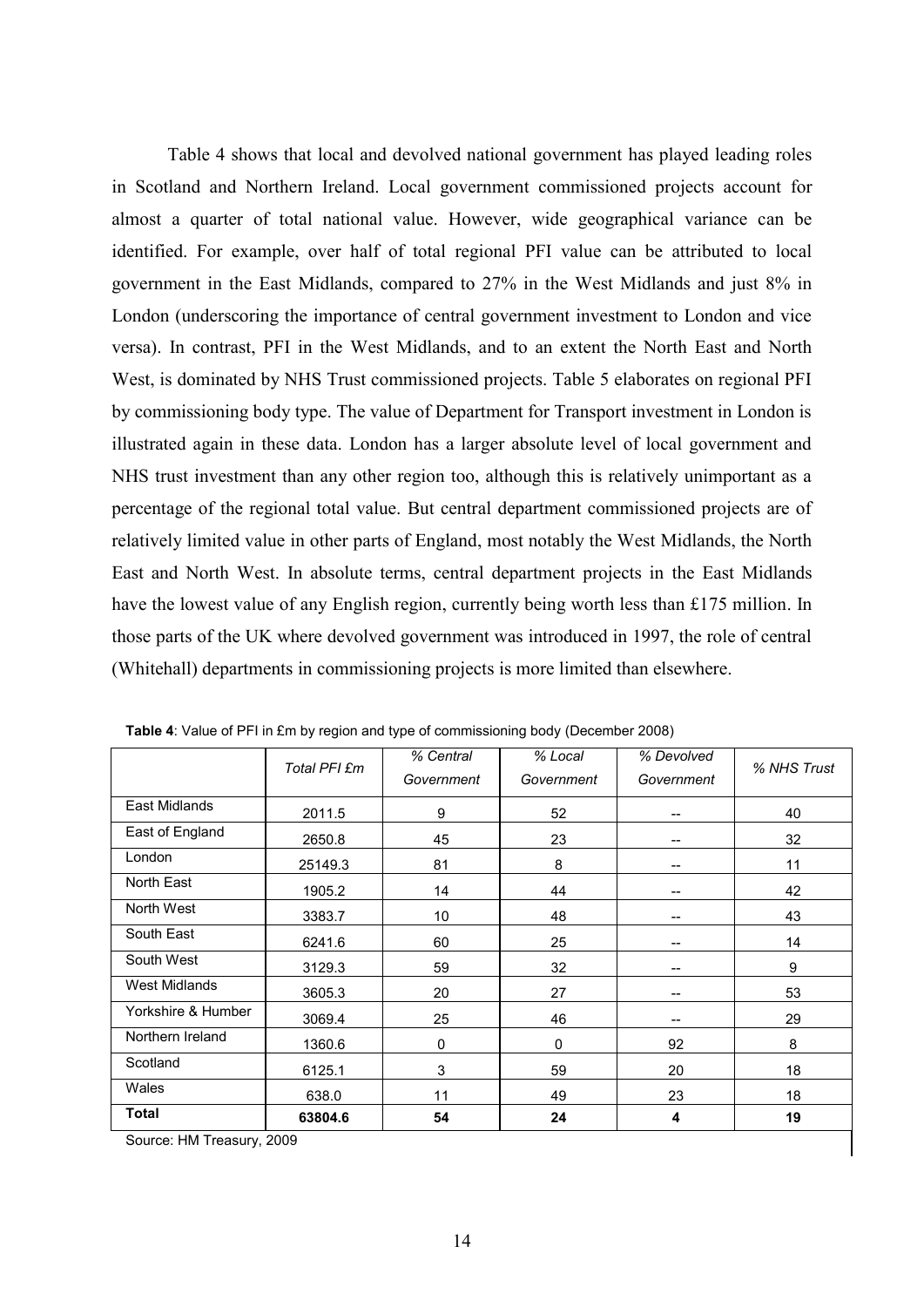Using HM Treasury data it is possible to identify the precise date on which a PFI contract was signed. Table 5 divides all projects into four electoral time periods which correspond to pre-New Labour contracts and those signed during New Labour"s first and second terms in office. The analysis shows that over £30 billion, or almost 50% of the total value of PFI is accounted for by contracts signed between May 2001 and April 2005. Further important differences emerge when the analysis focuses on both time period and regional geography. London has the greatest absolute value of investment in earlier time periods and almost 80% of regional PFI value has been accumulated since May 2001. As outlined above, several large *Transport for London* contracts account for the majority of this exceptional sum of investment. In general though, this spatial-temporal analysis shows the roll-out of PFI to every region since 2005. Even in regions like Northern Ireland and the North East, which saw very limited initial investment, their position has been redressed by recent heavy investment. Indeed, the most exceptional part of the UK emerges as Wales, where PFI has largely been resisted and where very few new deals have been signed. Only three new contracts, worth less than £70 million in total, were commissioned in Wales between May 2005 and the end of 2008.

|                          | Total capital value in £m and percentage of regional total capital value |                |           |           |                 |
|--------------------------|--------------------------------------------------------------------------|----------------|-----------|-----------|-----------------|
| Region                   | Total PFI £m                                                             | % before       | % May 97- | % May 01- | % May 05-       |
|                          |                                                                          | May 97         | April 01  | April 05  | Dec 08          |
| East Midlands            | 2011.5                                                                   | $\overline{2}$ | 14        | 34        | 50              |
| East of England          | 2650.8                                                                   | 5              | 19        | 37        | 39              |
| London                   | 25149.3                                                                  | 1              | 11        | 79        | 9               |
| North East               | 1905.2                                                                   | $\overline{2}$ | 29        | 37        | 32              |
| North West               | 3383.7                                                                   | 4              | 11        | 36        | 50              |
| South East               | 6241.6                                                                   | 1              | 9         | 18        | 72              |
| South West               | 3129.3                                                                   | 16             | 25        | 20        | 38              |
| <b>West Midlands</b>     | 3605.3                                                                   | 13             | 23        | 18        | 46              |
| Yorkshire & Humber       | 3069.4                                                                   | 7              | 16        | 45        | 32              |
| Northern Ireland         | 1360.6                                                                   | 0              | 11        | 19        | 70              |
| Scotland                 | 6125.1                                                                   | $\overline{2}$ | 25        | 16        | 57              |
| Wales                    | 638.0                                                                    | 7              | 51        | 31        | 10 <sup>°</sup> |
| <b>National Projects</b> | 4534.7                                                                   | 1              | 48        | 40        | 12 <sup>2</sup> |
| <b>Total</b>             | 63804.6                                                                  | 3              | 18        | 48        | 31              |

**Table 5**: Value of PFI in £m and as % by region and electoral period (December 2008)

Source: HM Treasury, 2009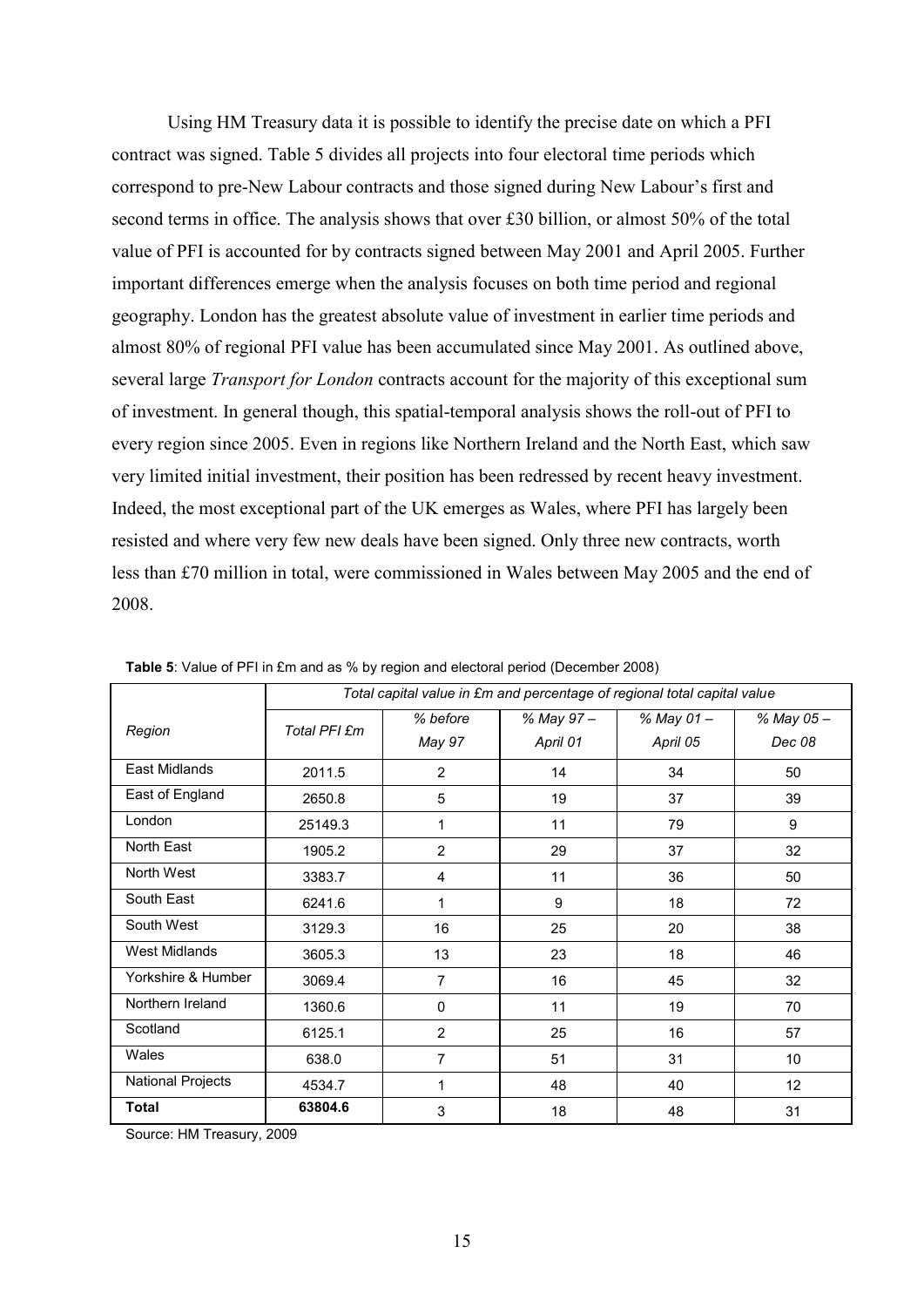#### **CONCLUSION**

Many previous discussions of PFI have focused on the additional investment in public services that has been created and the extent to which value for money and the genuine transfer of risk from the public to the private sector have been achieved. It is argued that in addition to these questions, an analysis of the geography of PFI is both important and necessary. It is apparent from HM Treasury data that PFI has been rolled out in an uneven manner, both spatially and temporally. London dominates the UK in terms of investment value, while the majority of projects have been commissioned since 2001. One characteristic of PFI is that it shifts the timing of payment, from the initial provision to a longer period of service. Furthermore, because HM Treasury funds PFI contracts out of general taxation, the burden of local investment is shared by taxpayers on a national basis. Significantly, PFI is excluded from common measures of government spending such as TME and as such its impact is omitted from HM Treasury and other analyses. It is argued that, as a spatially concentrated and increasingly valuable source of investment, PFI is an important but largely overlooked component of the geography of government spending.

The extensive investment requirements of London"s public transport system have largely been met using PFI and other PPP solutions. The concentration of central government, NHS and education activities in central London appears to re-enforce this geography of investment; the value of investment by local authorities and NHS trusts is also greater in London than elsewhere. These examples illustrate the extent to which private capital is employed to support the public sector in London. Although recent shifts in investment have tended to favour other parts of England, the relationship between economic success and the willingness of the private sector to invest in the economy is not clearly demonstrated as the value of PFI in absolute and per capita terms in the rest of the south east outside London remains relatively low.

Clark and Root (1999) suggest that a key factor driving the creation of PFI was the legacy of under investment in UK public services compared to other European countries. Following the creation of stronger national and regional government across the UK, debates around the spatial distribution of existing and additional investment have intensified. While regions in northern England have argued that the additional funding provided to Scotland, Wales and Northern Ireland is unjustified, some regions in southern England point to a lack of investment in the problems of economic success, such as transport congestion and skilled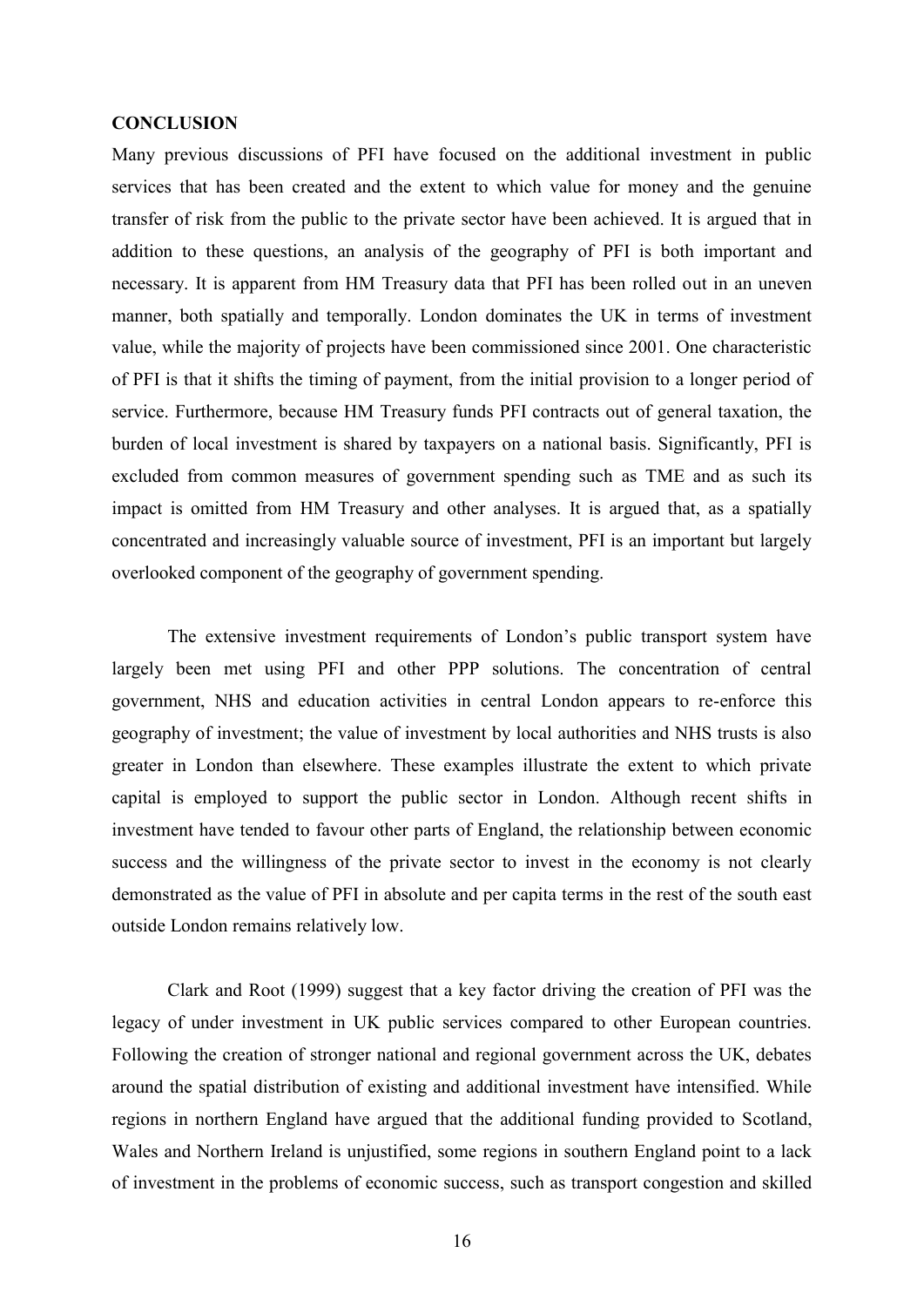labour shortages, and to a large deficit between contributions to and receipts from HM Treasury. As such, the extent of relative under investment is perceived to be more acute in some regions than in others. The emerging uneven geography of PFI has served to complicate this position further. Although Gordon et al (2004) identify a large tax deficit in London using measures based on TME, high levels of PFI investment, particularly since 2001, have partly redressed the balance. In contrast, the per capita value of PFI in northern England is lower than that in Scotland in spite of wider arguments around government funding under the Barnett Formula.

A lack of political opposition to PFI in Westminster reflects the limited range of alternatives to the PFI investment model, in spite of the concerns raised by trade unions and others about the ability of markets to perform social welfare functions. Although the most valuable projects tend to be those commissioned by central government departments, PFI has become established at all levels of government and a large number of smaller and less prestigious contracts have also been signed. Over half of all PFI value is accounted for by the ten largest projects. However the data show the extent to which government bodies of all types have adopted PFI, albeit on a smaller scale. This indicates a more substantial involvement of the private sector in providing public services. Such a redrawing of the distinction between the public and private sectors in Western Europe, of the type envisaged by Morris and Haigh (1997), has been actively promoted to all areas of government, from motorway building by the Department for Transport to school library refurbishment by Local Education Authorities. However, regional differences in the development of PFI, particularly relating to the value of projects in different electoral periods and the balance of projects by commissioning body type, suggest that the initiative has not been promoted by central government or adopted on a local basis in a uniform way.

Although details of terms and conditions associated with individual PFI contracts are generally confidential, the HM Treasury data offer some important insights in this respect. Heald (1997) argues that the genuine transfer of risk from the public to the private sector is dependant on the legally defined terms of the contract and on a range of other informal social, political and economic considerations. The data show that in the North East region, 43.8% of PFI by value is commissioned by NHS Trusts. Given that central government acts as a guarantor for all NHS contracts under PFI, this has implications for the level of risk that has been transferred from the public to the private sector in the North East. However, the specific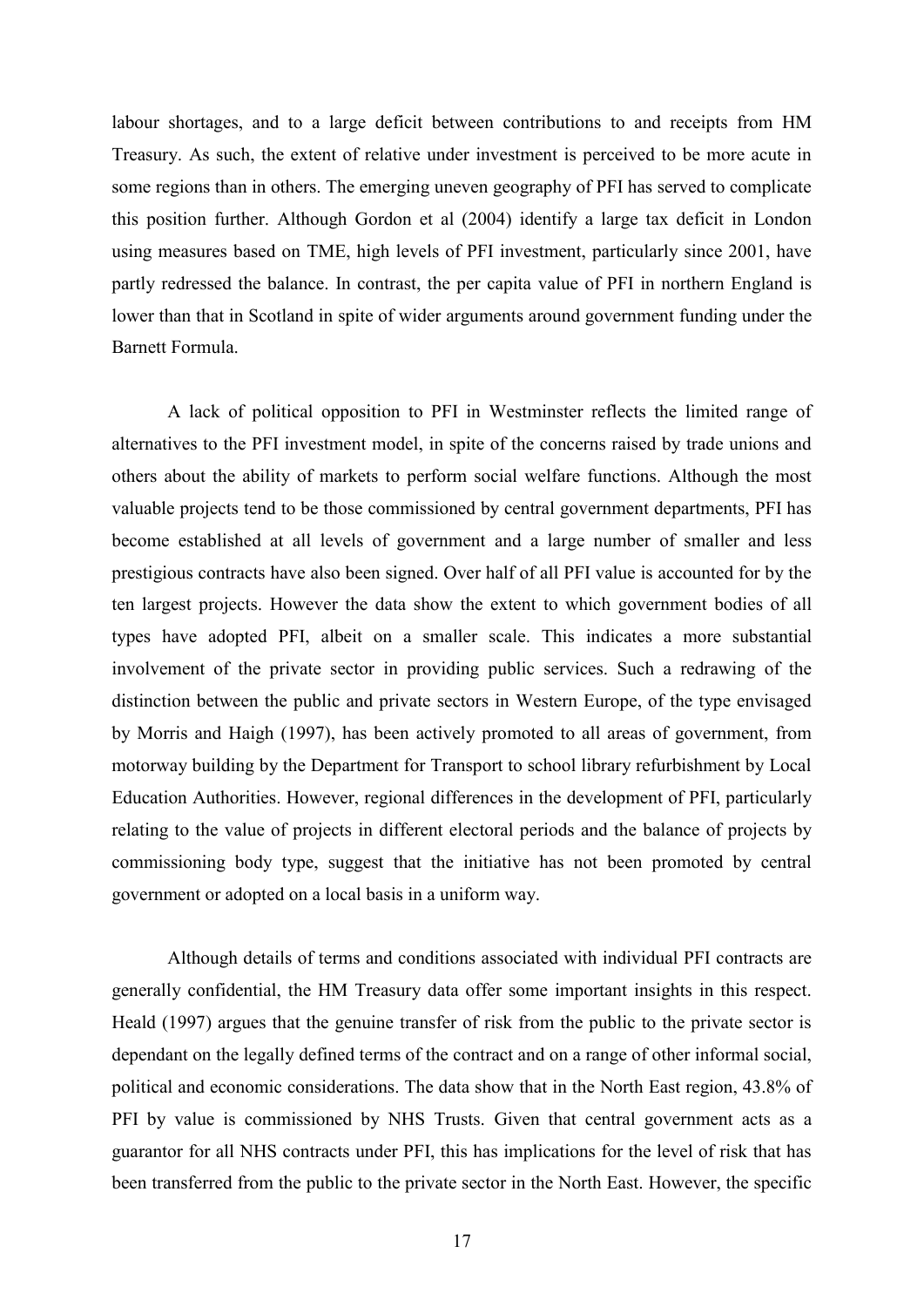terms and conditions of individual contracts and the extent to which they are observed are also likely to be significant in this respect. As such, the data indicate regional variations in the operation of PFI at only the most rudimentary level.

The geography of PFI that has been identified here is striking. Furthermore, the implications of its omission from other analyses are also important. However, the data do not enable questions relating to the process of policy development or of its local outcomes to be addressed. For example, what is the role of political leadership and local political culture in determining PFI uptake by local authorities? How influential have government initiatives to promote PFI been in different types of organisations? To what extent do the terms and conditions of contracts vary, creating different types of PPP from case to case? While it is possible to make quantitative assessments using these data, they say little about the qualitative nature of PFI in the UK. As such, although a number of important trends have been identified, at this stage the analysis raises as many questions as it provides answers.

## **REFERENCES**

Bates M, 1997, "Review of PFI (Public–Private Partnerships)" (London: HM Treasury)

- Bates M, 1999, "Second review of the Private Finance Initiative" (London: HM Treasury)
- Batt C, 2002, "Public works the private way" *The Guardian* 2 October, page 38
- Ball R, Heafey M and King D, 2000, "Private Finance Initiative a good deal for the public purse or a drain on future generations?" *Policy and Politics* **19** 95-108
- Ball R, Heafey M and King D, 2002, "The Private Finance Initiative and public sector finance" *Environment and Planning C: Government and Policy* **20** 57-74
- Broadbent J, and Laughlin R, 1999, "The Private Finance Initiative: Clarification of a Future Research Agenda" *Financial Accountability and Management* **15** 95-114
- Brown G, 1997, Speech by Chancellor of Exchequer Rt. Hon. Gordon Brown MP at the Mansion House, 12 June
- Brown G, Cook R and Prescott J, 1994, "Financing infrastructure investment: promoting a partnership between public and private finance", Joint consultative paper prepared for the Labour Finance and Industry Group Symposium on Public/Private Finance (London: Labour Party)
- Cable V, 2004a, "PFI projects must be value for money", Liberal Democrats Press Release, 1 September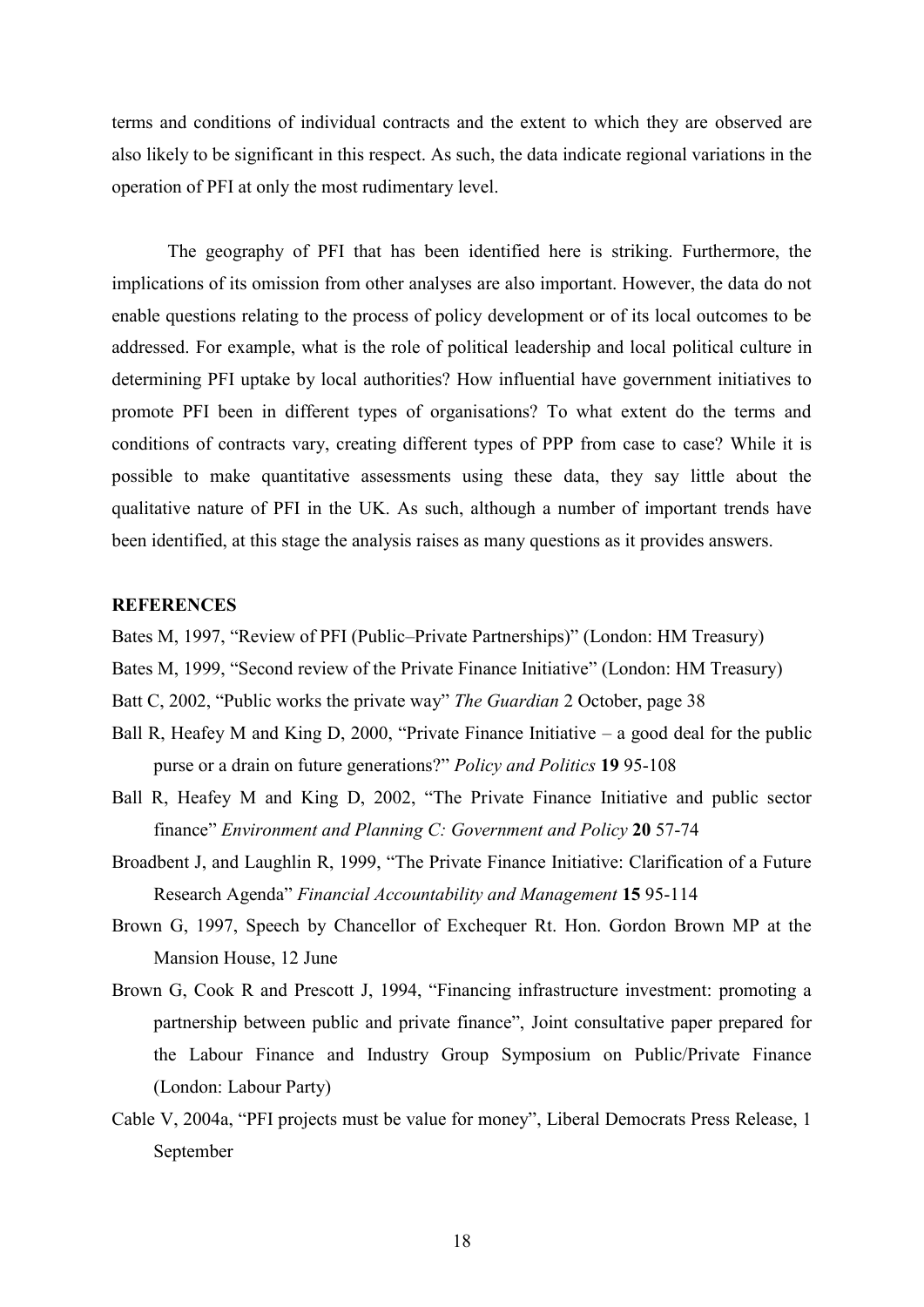- Cable V, 2004b, "Brown can"t sweep public debt under the carpet", Liberal Democrats Press Release, 12 November
- Cameron G, McLean I and Wlezien C, 2004, "Public Expenditure in the English Regions: Measurement Problems and (Partial) Solutions" *Political Quarterly* **75** 121-131
- Clark G, and Root A, 1999, "Infrastructure shortfall in the United Kingdom: the private finance initiative and government policy" *Political Geography* **18** 341-365
- Clark T, Elsby M and Love S, 2002, "Trends in British public investment" *Fiscal Studies* **23** 305-342
- DTLR, 2001, "Strong Local Leadership Quality Public Services" Cm5237 Department for Transport, Local Government and the Regions (London: HMSO)
- *The Economist*, 1999, "Breaking the old place up" 6 November, page 6
- Froud J, 2003, "The Private Finance Initiative: risk, uncertainty and the state" Accounting, Organizations and Society **28** 567-589
- Gaffney D, Pollock A, Price D and Shaoul J, 1999, "PFI in the NHS is there an economic case?" British Medical Journal **319** 116-119
- Giddens A, 1998, *The third way: the renewal of social democracy* (Cambridge: Polity Press)
- Glaister S, 1999, "Past Abuses and Future Uses of Private Finance and Public Private Partnerships in Transport" *Public Money and Management* **19** 29-36
- Glyn A and Wood S, 2001, "Economic policy under New Labour: how social democratic is the Blair government?" *Political Quarterly* **72** 50-66
- Gordon I, Stockdale J, Travers T and Whitehead C, 2004, *London's place in the UK economy* (London: Corporation of London)
- Greenaway J, Salter B and Hart S, 2004, "The evolution of a "meta-policy": the case of the Private Finance Initiative and the health sector" *British Journal of Politics and International Relations* **6** 507-526
- Grout P, 1997, "The economics of the Private Finance Initiative" *Oxford Review of Economic Policy* **13** 53-66
- Harding A, Wilks Hegg S and Hutchings M, 2000, "Business, government and the business of urban governance" *Urban Studies* **37** 975-994
- Heald D, 1997, "Privately financed capital in public services" *The Manchester School* **65** 568-598
- Heald D and Geaughan N, 1997, "Accounting for the Private Finance Initiative" *Public Money and Management* **17** 11-16
- HM Treasury, 1999, *Modern government modern procurement* (London: HMSO)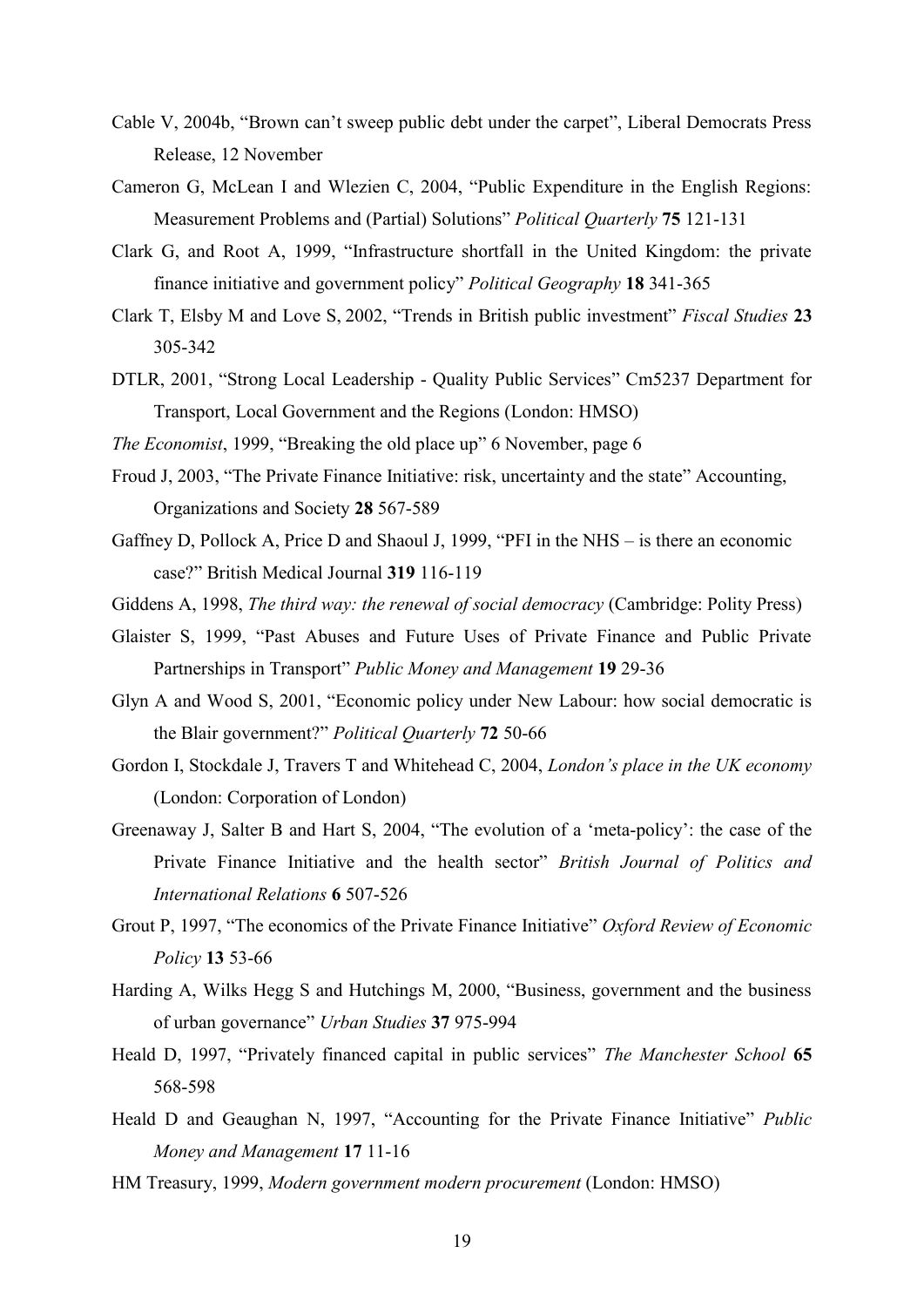- HM Treasury, 2003a, "Public expenditure statistical analyses 2003" Cm 5901 (London: HMSO)
- HM Treasury, 2003b, *PFI: meeting the investment challenge* (London: HMSO)
- HM Treasury, 2004a, "PFI signed projects list April 2004" accessed on 12 November 2004 at http://www.hm-treasury.gov.uk/documents/public\_private\_ partnerships/ppp\_pfi\_stats.cfm
- HM Treasury, 2004b, "Public expenditure statistical analyses 2004" Cm 6201 (London: HMSO)
- House of Commons, 1992a, House of Commons debates (Hansard) Column 1016, 12 November (London: HMSO)
- House of Commons, 1992b, House of Commons debates (Hansard) Column 998, 12 November (London: HMSO)
- House of Commons, 1993, House of Commons debates (Hansard) Column 195, 16 March (London: HMSO)
- House of Commons, 2001, "The Private Finance Initiative", House of Commons Library Research Paper 01/117 (London: HMSO)
- Hutton, W, 1996, *The State We're In* (London: Verso)
- IPPR [Institute for Public Policy Research], 2001, *Building better partnerships: the final report of the Commission on Public Private Partnership* (London: IPPR)
- John P and Ward H, 2001, "Political manipulation in a majoritarian democracy: central government targeting of public funds to English subnational government, in space and across time" *British Journal of Politics and International Relations* **3** 308-339
- Kerr D, 1998, "The Private Finance Initiative and the changing governance of the built environment" *Urban Studies* **12** 2277-2301
- Labour Party, 1997: *'Britain will be better with New Labour': the Labour Party Manifesto for the 1997 General Election* (London: The Labour Party)
- Larner W and Walters W, 2000, "Privatisation, governance and identity: the United Kingdom and New Zealand compared" *Polity and Politics* **28** 361-377
- Letwin O, 2004, Speech by Rt. Hon. Oliver Letwin MP to the Bow Group, 16 February
- Lovering J, 1991, "The changing geography of the military industry in Britain" *Regional Studies* **25** 279-293
- McLean, I , 2005, *The fiscal crisis of the United Kingdom* (London: Palgrave)
- McLean I, 2000, "Getting and spending: can (or should) the Barnett Formula survive?" *New Economy* **7** 76-80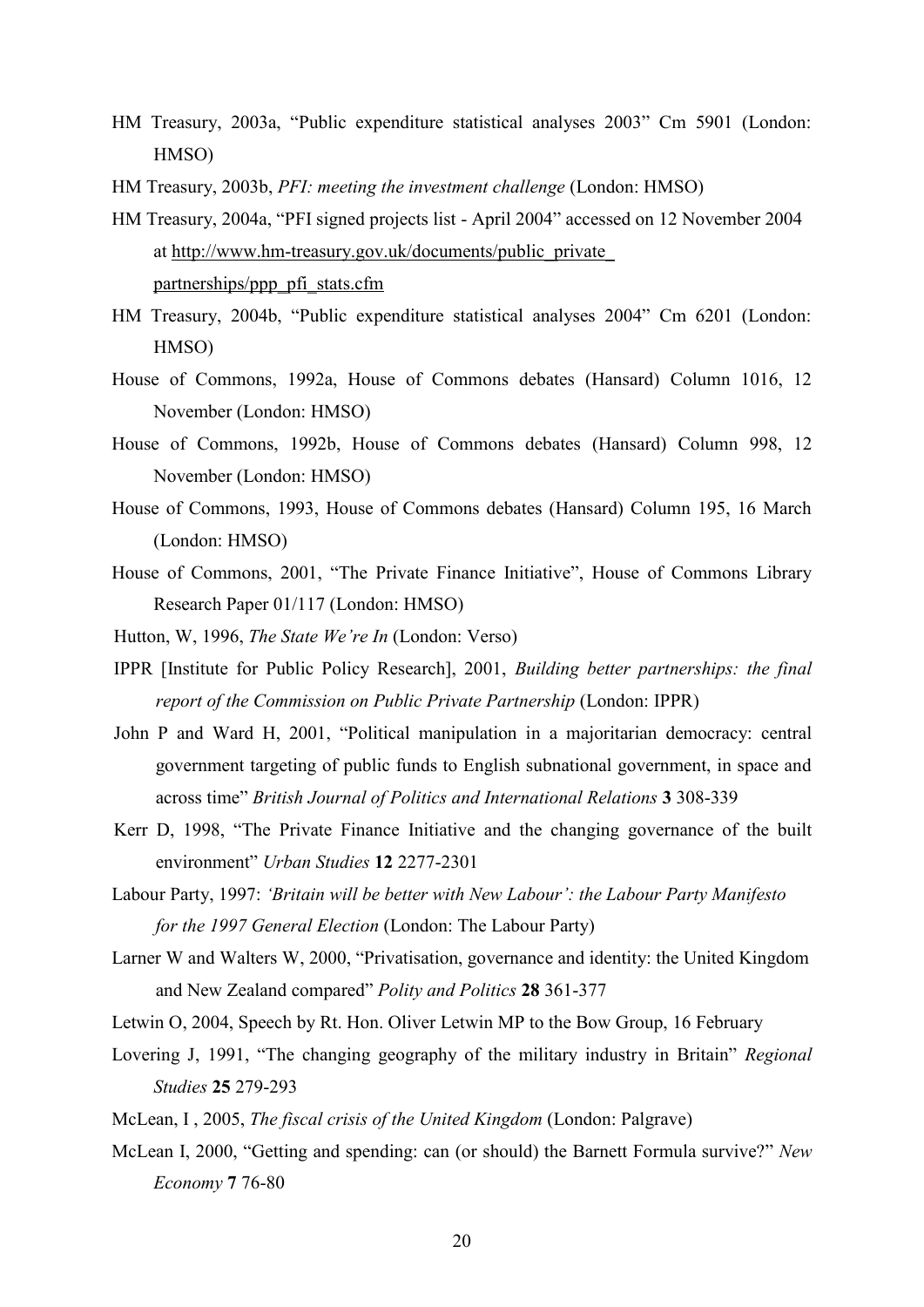- McLean I and McMillan A, 2003, "The distribution of public expenditure across the UK regions" *Fiscal Studies* **24** 45-71
- Monbiot G, 2002, "Very British corruption: the Private Finance Initiative is rigged and now we have a chance to stop it" *The Guardian* 22 January, page 15
- Morris D and Haigh R, 1997, "Changing the management of the changing public sectors" in Eds Montanheiro L, Haigh R and Morris D, *Understanding public and private sector partnerships* (Sheffield: Sheffield Hallam University Press)
- National Audit Office, 1997, *The Contributions Agency: the contract to develop and operate the replacement national insurance recording system* (London: HMSO)
- National Statistics, 2004, *Government deficit and debt under the Maastricht Treaty* (London: National Statistics)
- OGC, 1996, "Forward by Home Secretary Rt. Hon. Michael Howard MP" in *Report on the procurement of custodial services for the DCMF Prisons at Bridgend and Fazakerley*, Office for Government Commerce (London: HMSO)
- Peck J, 2001, *Workfare states* (New York: Guildford Press)
- Pollitt M, 2000, "The declining role of the state in infrastructure investments in the UK" Cambridge Working Papers in Economics Number 0001, accessed on 18 November 2004 at http://www.econ.cam.ac.uk/dae/repec/cam/pdf/wp0001.pdf
- Robinson P, 2000, "The Private Finance Initiative" *New Economy* **7** 148-149
- Roe P and Craig A, 2004, Reforming the Private Finance Initiative (London: Centre for Policy Studies).
- Ruane S, 2000, "Acquiescence and opposition: the Private Finance Initiative in the National Health Service" Policy and Politics **28** 411-424
- Ryrie W, 1981, *Report of the National Economic Development Council Working Party on Nationalised Industry Investment* (London: National Economic Development Council)
- SEEDA [South East England Development Agency], 2002, *The regional economic strategy for south east England: 2002-2012* (Guildford: SEEDA)
- Smith A, 2001, "Speech by Chief Secretary to the Treasury Rt. Hon. Andrew Smith MP at the OGC PUK Annual Conference" 23 October
- Terry F, 1996, "The Private Finance Initiative overdue reform or policy breakthrough?" *Public Money and Management* **16** 9-16
- Unison (2004): "The Private Finance Initiative: The Case Against PFI". Accessed at www.unison.org.uk/pfi/caseagainst.asp on 12 November 2004